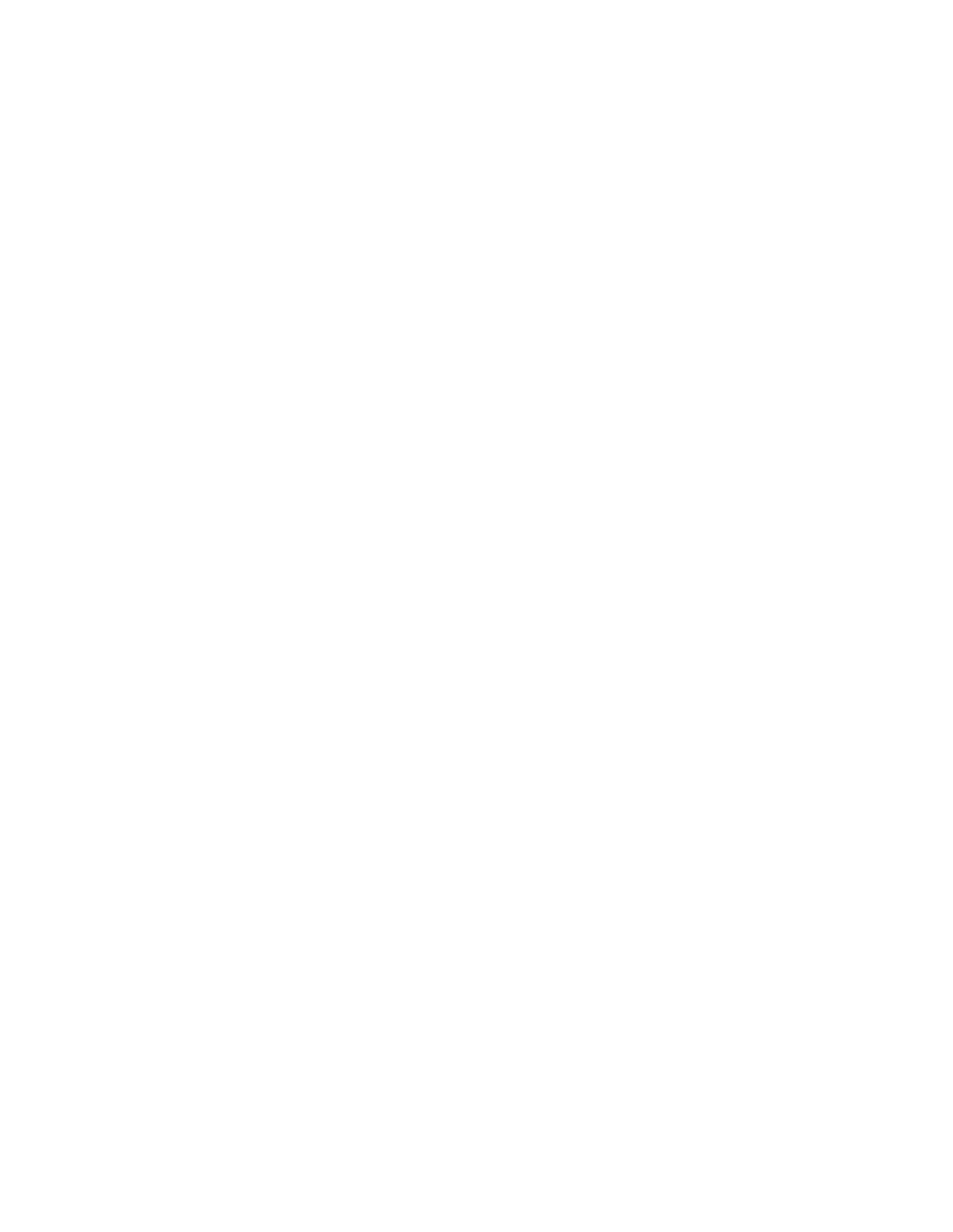# **Contents**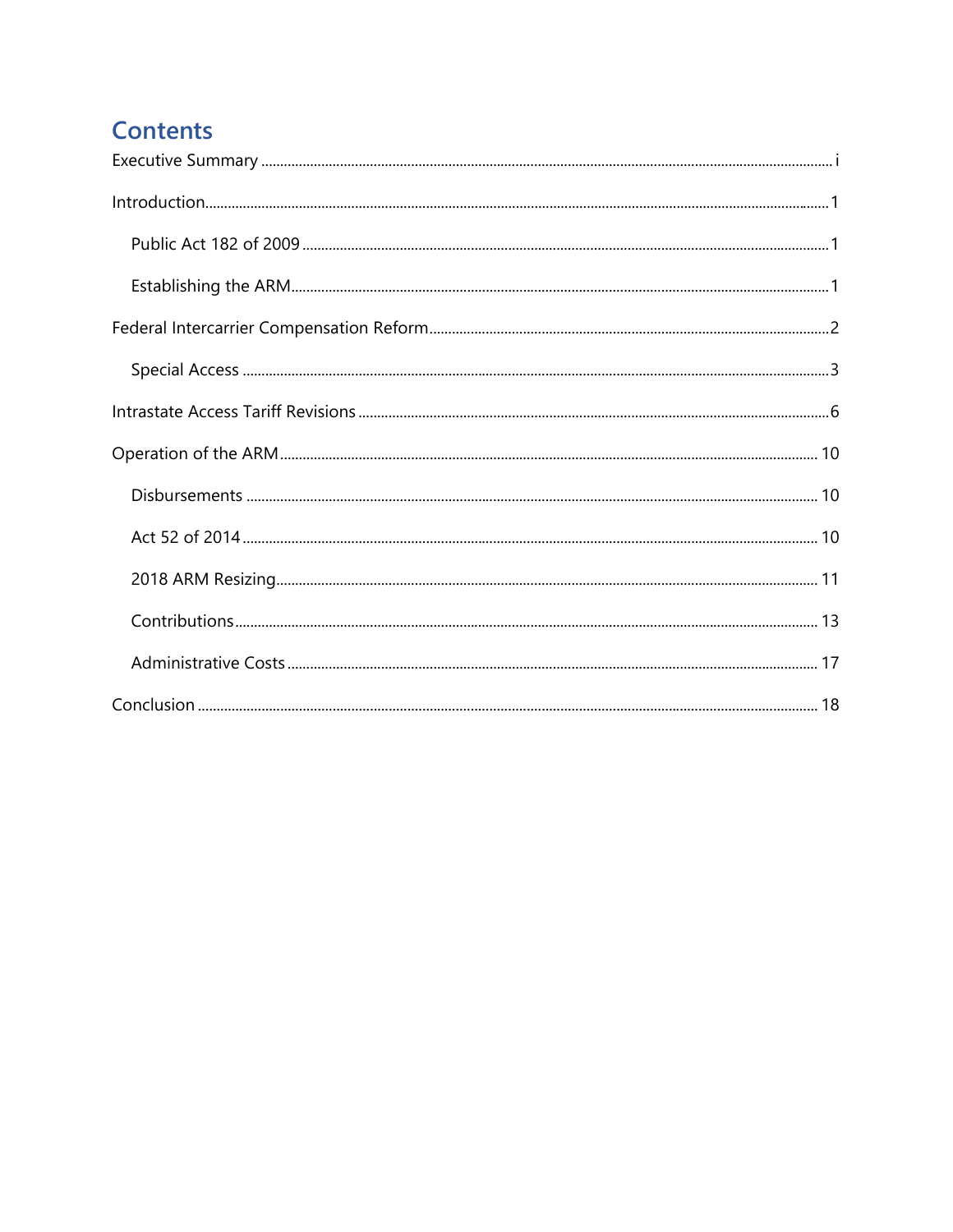# <span id="page-3-0"></span>**Executive Summary**

Section 310 of the Michigan Telecommunications Act (MTA), MCL 484.2310, directs the Michigan Public Service Commission (Commission) to submit an annual report describing the operation and administration of the Michigan Intrastate Switched Toll Access Restructuring Mechanism (ARM). The MTA requires that the report include "the total amount of money collected from contributing providers, the total amount of money disbursed to each eligible provider, the costs of administration, and any other information considered relevant by the Commission."[1](#page-3-1) Pursuant to the MTA, company-specific information pertaining to demand data, contributions, and revenue information is exempt from public disclosure. Therefore, the report focuses on the aggregate activity of the fund. The ARM became operational on September 13, 2010 and in accordance with the MTA will provide disbursements for a total of 12 years.

This is the tenth annual report issued on the operation of the ARM. The report details the process by which the implementation of the ARM occurred and data for the first ten years of the activity of the ARM. The report includes background, policy and operational information on the administration of the ARM as well as intercarrier compensation reform at the federal level. The Commission has been and continues to be an active participant in the federal proceedings and will provide additional information to the Governor and Legislature as necessary. Previous years of the *Michigan Intrastate Switched Toll Access Restructuring Mechanism: Annual Administrative Report* are also available on the Commission's website at [www.michigan.gov/mpsc.](http://www.michigan.gov/mpsc)

The ARM is administered by the Commission with the daily administration handled by the Access Restructuring Fund Administration Section within the Telecommunications Division. These administrative tasks include tracking all contributions to the ARM, processing disbursements from the ARM, monitoring the contribution percentage to ensure sufficient funding of the ARM, and reviewing the rates in filed intrastate switched access tariffs. As described in detail in the report, the amount collected for the tenth year of operation totaled approximately \$7.4 million. The total amount disbursed to eligible providers in fiscal year 2020 was \$8.8 million. The report also includes information about the Commission's administrative costs, which are recovered through the ARM.

<span id="page-3-1"></span><sup>1</sup> MCL 484.2310(10)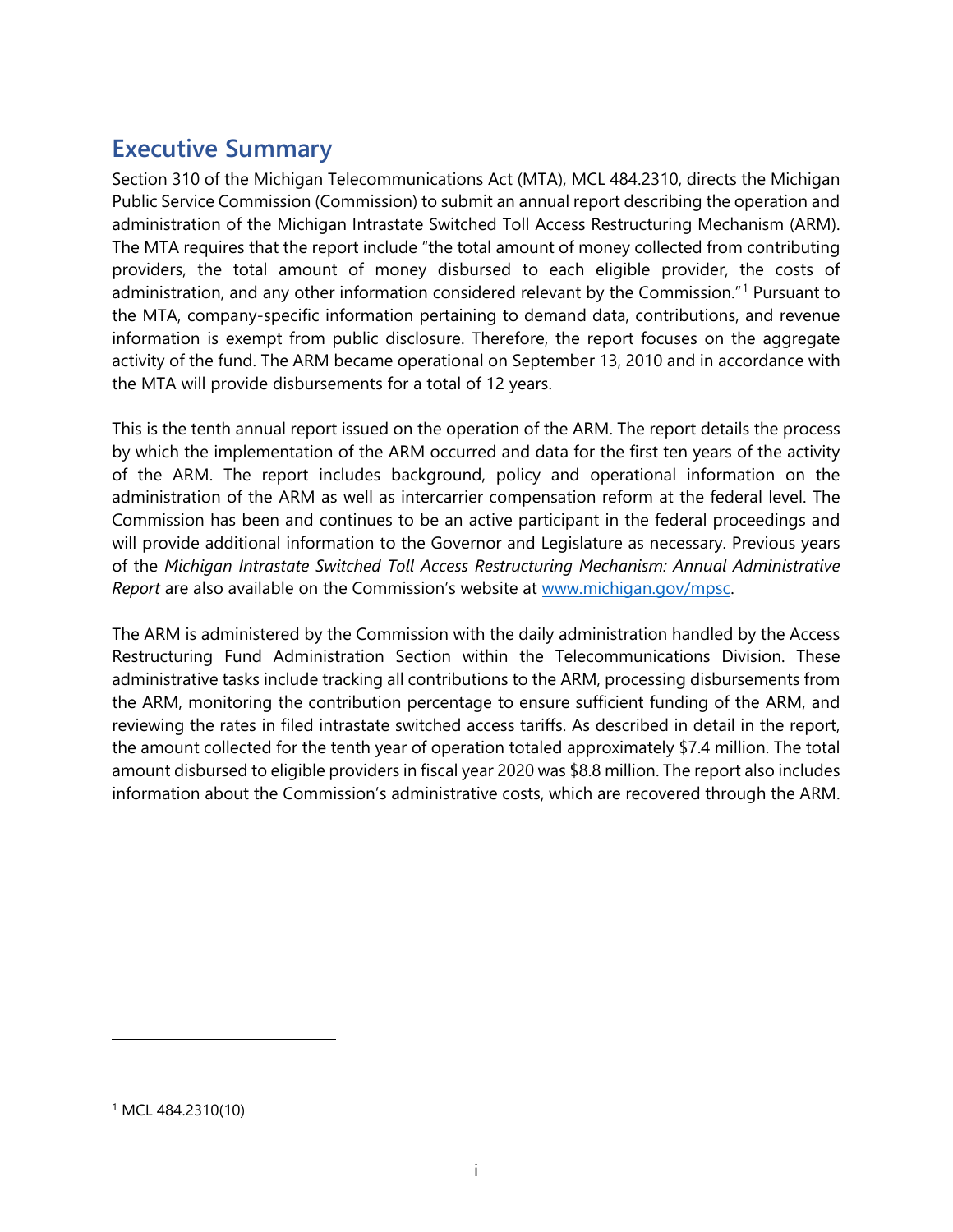# <span id="page-4-0"></span>**Introduction**

### <span id="page-4-1"></span>**Public Act 182 of 2009**

Intrastate switched toll access charges (intrastate access charges) are part of the larger system of intercarrier compensation that providers charge to each other for originating and terminating calls on their networks. Intrastate access charges were historically under the sole jurisdiction of the states, while other components of intercarrier compensation fell under federal or joint federalstate jurisdiction. These charges were originally put into place long before newer technologies such as mobile wireless and broadband/voice over internet protocol (VoIP) existed, and in 2009 the Michigan Legislature sought to update and modernize these charges for today's telecommunications marketplace.

On December 17, 2009, 2009 PA 182 (Act 182 of 2009) became law. Act 182 of 2009 amended Section 310 of the MTA*.* Prior to Act 182 of 2009, providers with over 250,000 access lines were required to set their intrastate switched toll access service rates at levels no higher than the corresponding interstate rates. Act 182 of 2009 expanded that requirement to include all providers in Michigan. Act 182 of 2009 set two separate transition paths toward this new requirement based upon whether a provider is considered eligible or non-eligible under the Act and created the Access Restructuring Mechanism (ARM) as a transition mechanism for eligible providers to recover a portion of the lost revenues resulting from the reform.

#### <span id="page-4-2"></span>**Establishing the ARM**

Pursuant to Act 182 of 2009 the Commission was charged with establishing "the procedures and timelines for organizing, funding, and administering the restructuring mechanism."<sup>[2](#page-4-3)</sup> To meet that charge, the Commission issued an order on January 11, 2010, initiating the docket for Case No. U-16183 for the purpose of implementing Act 182 of 2009. In that order, the Commission sought the confidential and non-confidential data needed to calculate the size of the ARM and the appropriate contribution percentage for the ARM, and informed providers of the mandatory tariff filings to meet the requirements of the amended MTA.

In compliance with the timeline established in the amended MTA, the Commission issued an order in Case No. U-16183 on April 13, 2010 setting the total size of the restructuring mechanism and the amounts to be disbursed to each eligible provider. Detailed information about disbursement amounts is included in the *Operation of the ARM* section of this report. On May 17, 2010, the Commission issued another order in Case No. U-16183 setting the initial contribution percentage and seeking comment on an appropriate review schedule for the contribution percentage, whether to set a minimum contribution amount, and other issues related to the administration of the ARM.

On August 8, 2010, the Commission issued an order finalizing the administrative process and the methodology for contributions to and disbursements from the ARM. In accordance with the

<span id="page-4-3"></span><sup>2</sup> MCL 484.2310(10)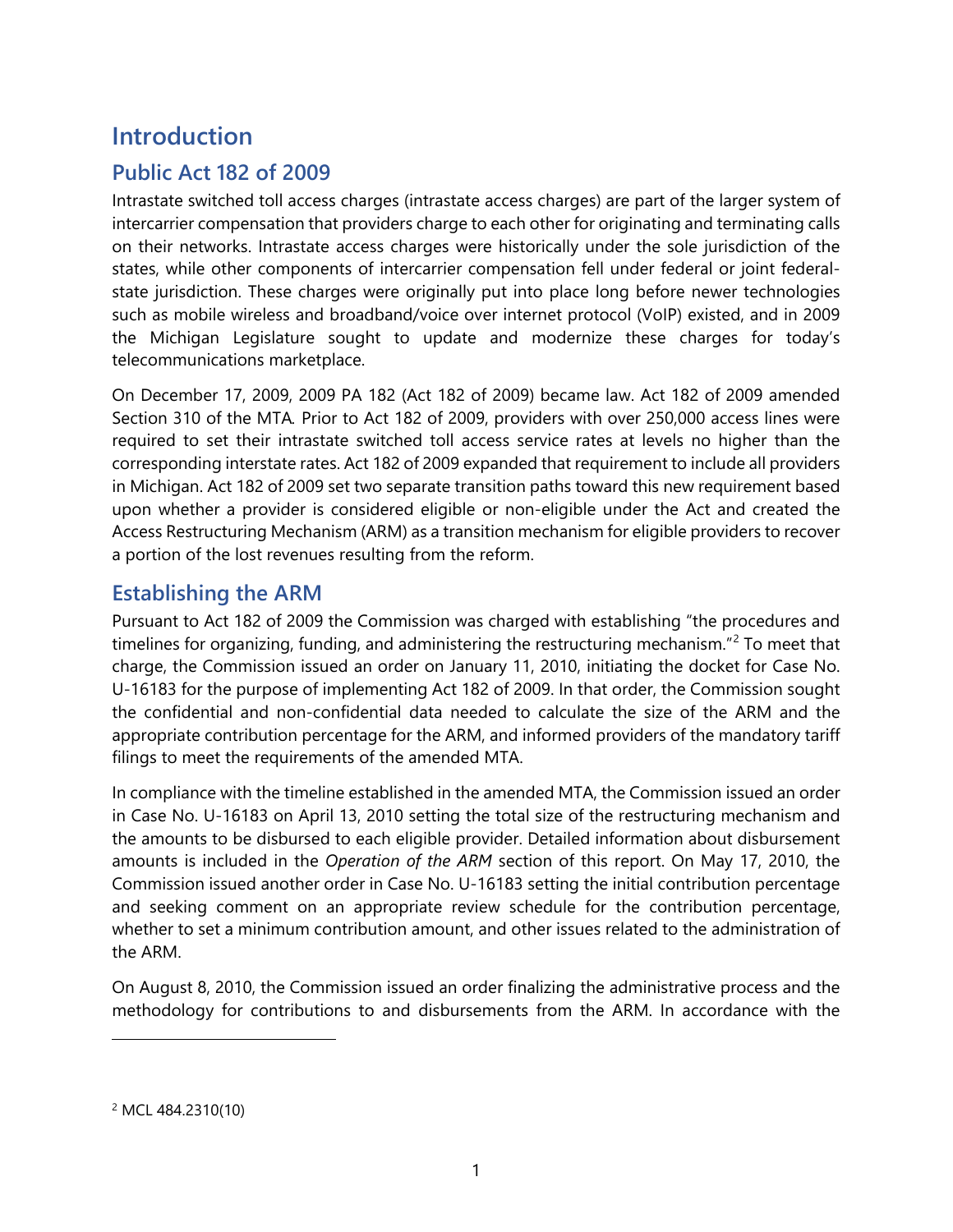amended MTA, the Commission established September 13, 2010 as the operational date of the ARM. Initial contributions to the ARM, as well as initial revised tariff filings for eligible providers, were due on September 13, 2010. The Commission directed that the first ARM disbursements would be issued the last week of October 2010, with subsequent disbursements going out the last week of each month. The Commission also directed the staff to continuously review the operation of the ARM in order to ensure sufficient funding and to notify the Commission should the contribution percentage need to be revised.

### <span id="page-5-0"></span>**Federal Intercarrier Compensation Reform**

Intercarrier compensation has historically been an implicit subsidy allowing providers in high cost areas to offer service at reasonable rates.<sup>[3](#page-5-1)</sup> Carriers serving higher cost areas had traditionally been able to set their intercarrier compensation rates at levels substantially higher than providers serving lower cost areas. However, as noted earlier, significant technological changes in the industry necessitated changes to the policies governing intercarrier compensation. As described in previous reports, in late 2011 the FCC adopted the *USF/ICC Transformation Order*  comprehensively reforming the federal universal service fund and intercarrier compensation. The FCC adopted a uniform national bill-and-keep<sup>[4](#page-5-2)</sup> framework as the ultimate end state for all telecommunications traffic exchanged with a local exchange carrier. Under this framework all intercarrier compensation charges, including those charged for intrastate access, will be phased out.<sup>[5](#page-5-3)</sup> As an initial step in this process, the FCC capped the rates for most intercarrier compensation charges and established a transition path reducing certain intercarrier compensation rates to zero. $6$  The FCC also adopted a recovery mechanism to provide limited recovery to providers for their reduced intercarrier compensation revenues. The FCC did not, however, preempt state intrastate access reform laws so long as such laws are not inconsistent with the FCC's reforms. On January 12, 2012, the Commission opened a new docket, Case No. U-16943, to take comments

from interested parties on whether/how Michigan's access reform or the operation of the ARM would need to be modified to be in compliance with the *USF/ICC Transformation Order*. After

<span id="page-5-1"></span><sup>&</sup>lt;sup>3</sup> In addition to the implicit subsidy of higher intercarrier compensation rates, service to high cost areas has also been explicitly subsidized through the federal universal service fund.

<span id="page-5-2"></span><sup>4</sup> Bill-and-keep is the process by which providers cover the costs of the network through a combination of end-user rates and explicit universal service support where necessary.

<span id="page-5-3"></span><sup>&</sup>lt;sup>5</sup> As a result, the implicit subsidy built into certain intercarrier compensation charges will also be phased out and providers will recover their costs from end-user rates and, where warranted, explicit universal service support.

<span id="page-5-4"></span><sup>&</sup>lt;sup>6</sup> The FCC's transition path addresses terminating switched access (terminating switched toll traffic) and reciprocal compensation (local traffic), but not originating switched access (originating switched toll traffic) or special access (non-switched traffic). In the order, the FCC requested comments on how to address originating access and to-date has not issued any further orders on that topic. The FCC has also taken action to reform special access charges in a separate proceeding, however that reform does not affect switched access or the ARM. The Commission continues to participate in and monitor all FCC proceedings related to intercarrier compensation reform.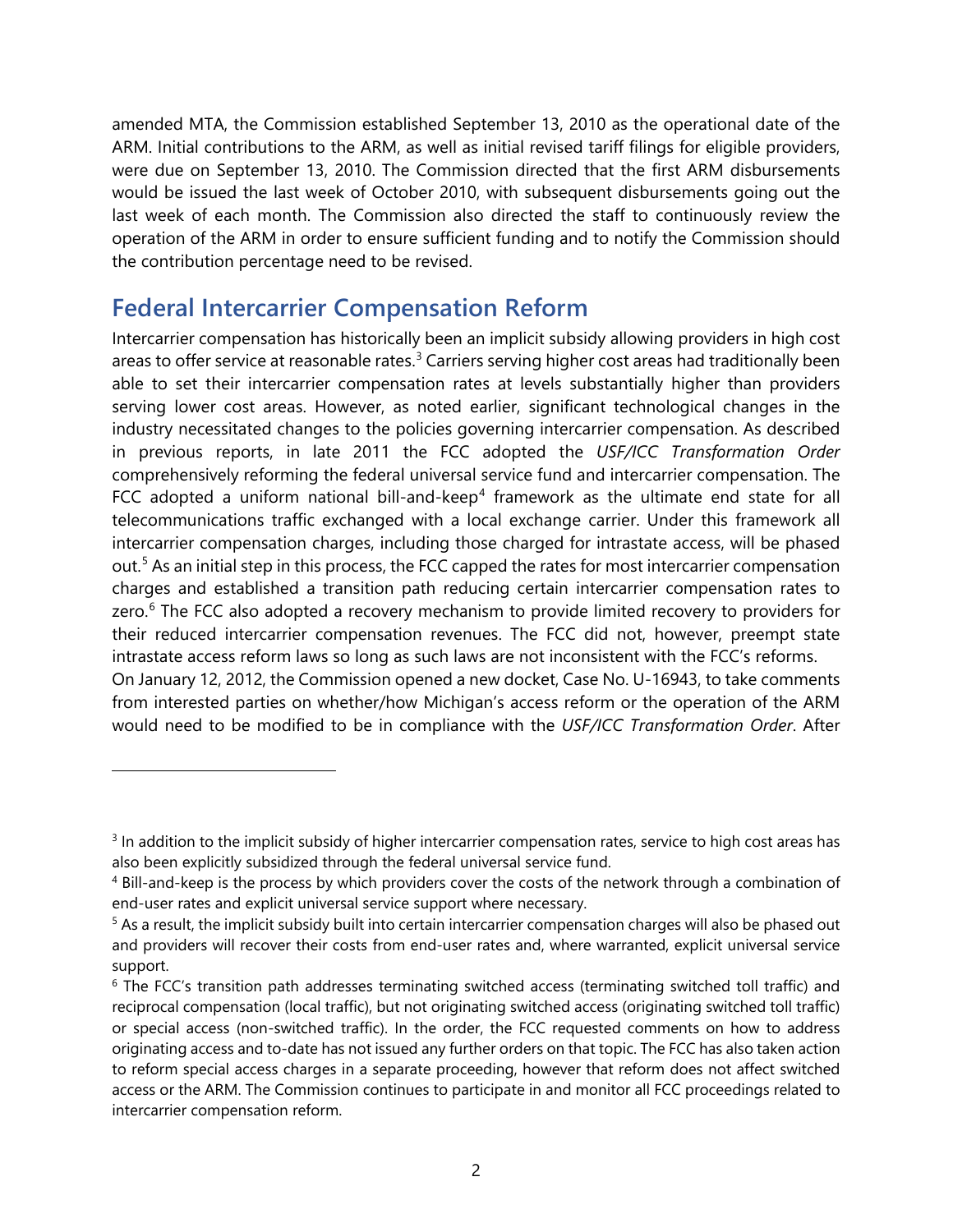receiving comments and reply comments the Commission issued an order on April 17, 2012 finding that no immediate modifications to the operation of the ARM were necessary and that there was no double recovery resulting from the FCC's recovery mechanisms. Because the FCC specifically stated that "[t]o the extent states have established rate reduction transitions for rate elements not reduced in this Order, nothing in the Order impacts such transitions…nor does this Order prevent states from reducing rates on a faster transition…"[7](#page-6-1) the Commission found that the **originating** intrastate access reforms described in Act 182 of 2009 were not affected by the *USF/ICC Transformation Order*. The Commission also found that the transition for **terminating** intrastate access described in Act 182 of 2009 would only be superseded by the FCC's transition path for terminating rates as of July 1, 2012. As of July 2020 the transition is complete with both rate of return and price cap carriers now subject to bill-and-keep for terminating switched access and certain other rates. Figure 1 shows the transition path<sup>[8](#page-6-2)</sup> for intrastate switched access rates for Michigan providers.<sup>[9](#page-6-3)</sup>

#### <span id="page-6-0"></span>**Special Access**

"Special access lines are dedicated high-capacity connections used by businesses and institutions to transmit their voice and data traffic. For example, wireless providers use special access lines to funnel voice and data from cell towers to wired telephone and broadband networks. Small businesses, governmental branches, hospitals and medical offices, and even schools and libraries use special access for the first leg of communications with the home office. Branch banks and gas stations even use special access for ATMs and credit card readers. The FCC has the obligation to ensure that special access lines are provided at reasonable rates and on reasonable terms and conditions."[10](#page-6-4)

Since 2012, the FCC has been monitoring special access in WC Docket 05-25. The scope of this proceeding is to monitor and evaluate current regulations and to determine if they are still appropriate for today's competition. Specifically, the FCC sought to determine if special access regulations for larger traditional telephone companies (price cap incumbent local exchange carriers or ILECs) need to be updated to reflect the current marketplace. The FCC sought comments and engaged in extensive data collection in this proceeding. The Wireline Competition Bureau was charged with collection and evaluation of data for the special access proceeding.

In October 2015, the FCC restored interest in special access by issuing the Designation Order. This order initiated an investigation into a wider range of terms and conditions in 18 special access services tariff pricing plans. The Bureau specifically targeted AT&T, CenturyLink, Frontier, and

<span id="page-6-1"></span><sup>7</sup> *USF/ICC Transformation Order*, footnote 1542.

<span id="page-6-2"></span><sup>&</sup>lt;sup>8</sup> For details of the transition path from July 1, 2015 to July 1, 2020 see the USF/ICC Transformation Order, ¶801.

<span id="page-6-3"></span><sup>&</sup>lt;sup>9</sup> The differentials listed in the chart are the differentials in the intra- and interstate rates in effect at the times specified in either PA 182 of 2009 or the *USF/ICC Transformation Order*.<br><sup>10</sup> FCC website, https://www.fcc.gov/general/special-access-data-collection-overview-0

<span id="page-6-4"></span>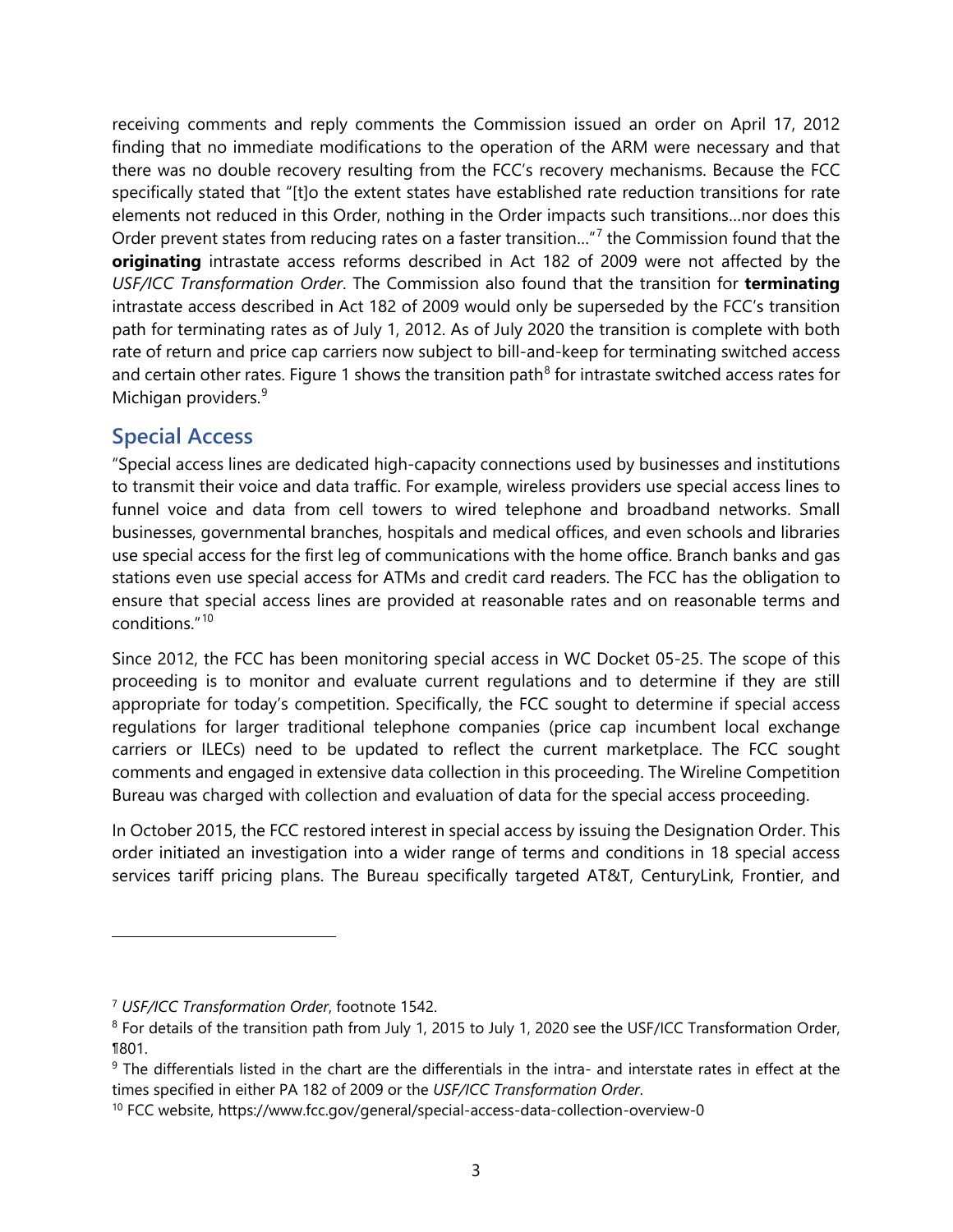Verizon as subjects of this inquiry.<sup>[11](#page-7-0)</sup> The Wireline Competition Bureau determined that certain provisions and penalties included in these special access tariffs were unjust and unreasonable. It ordered companies with these offending provisions to remove them and submit tariff revisions reflecting these changes. Further comment was sought by the FCC regarding other issues related to the terms and conditions of all price cap ILEC tariff pricing plans. This order was appealed to the United States Court of Appeals for the District of Columbia Circuit and was remanded to the FCC. The FCC sought public comment on the issues raised by the court's remand although as of the date of this report further orders on this specific remand have not been issued.

In April 2017, the FCC issued a business data services order, which provided pricing and other regulatory relief for certain business data services provided by price cap local exchange carriers (LECs) in competitive areas and modified the regulatory obligations for tariffed special access services provided by price cap LECs in noncompetitive areas. The end user channel terminations and certain other noncompetitive business data services in noncompetitive areas remain subject to price cap regulation, and the Commission adopted an X-factor of 2.0 percent for these services. The X-factor adjusts a price cap LEC's price cap index to account for the productivity gains by which price cap LECs are expected to outperform economy-wide productivity gains. This order was appealed to the United States Court of Appeals for the 8th Circuit which largely upheld the order in late 2018, vacating and remanding one part of the order related to time-division multiplexing (TDM)<sup>[12](#page-7-1)</sup> transport services based on the FCC not meeting proper notice requirements. The FCC issued a Report and Order on Remand in July 2019 reaffirming its 2017 order.

In October 2018, the FCC issued a new Report and Order on business data services that allows rate of return carriers that are receiving fixed universal service support to choose to migrate their business data service offerings to a similar regulatory framework to that previously approved for price cap carriers.

<span id="page-7-0"></span><sup>11</sup> FCC 16-54

<span id="page-7-1"></span> $12$  Time-division multiplexing is a method of transmitting and receiving independent signals over a common signal path by means of synchronized switches at each end of the transmission line so that each signal appears on the line only a fraction of time in an alternating pattern.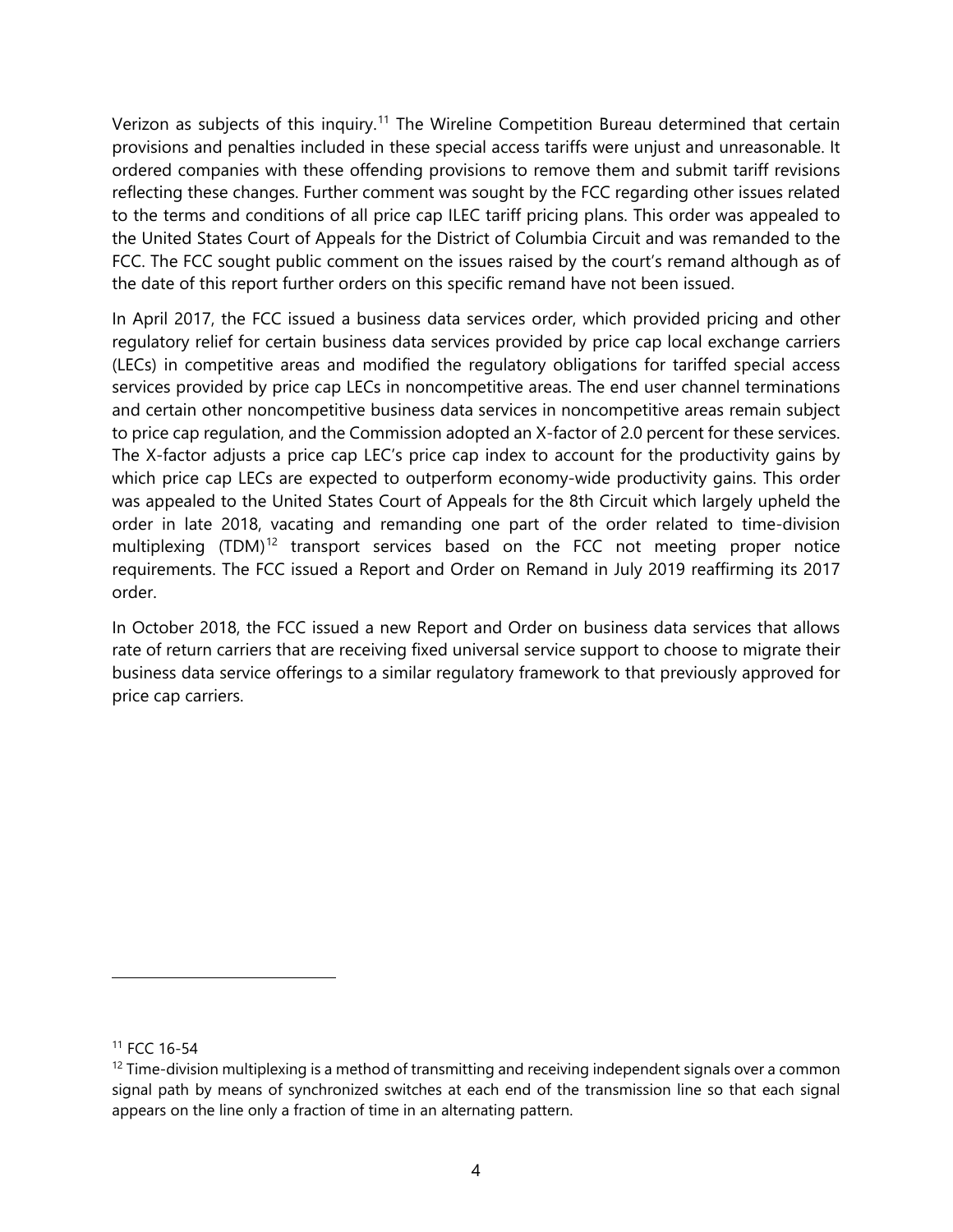# **Figure 1**

### **Michigan and FCC Switched Access Rate Transition**

| Date                                | <b>Eligible Providers</b>                                                                                                                                              | <b>Non-Eligible Providers</b>                                                                                                                                           |                                                                                                                                                                        |
|-------------------------------------|------------------------------------------------------------------------------------------------------------------------------------------------------------------------|-------------------------------------------------------------------------------------------------------------------------------------------------------------------------|------------------------------------------------------------------------------------------------------------------------------------------------------------------------|
|                                     |                                                                                                                                                                        | <b>CLECs</b>                                                                                                                                                            | <b>ILECs</b>                                                                                                                                                           |
| 9/13/2010                           | Originating and<br>terminating intrastate access<br>rates must be no higher than<br>corresponding interstate rates                                                     | no action required                                                                                                                                                      | no action required                                                                                                                                                     |
| 1/1/2011                            | no action required                                                                                                                                                     | Reduce the differential<br>between the July 1, 2009<br>originating and terminating<br>intra- and interstate rates by<br>20%                                             | no action required                                                                                                                                                     |
| 1/1/2012                            | no action required                                                                                                                                                     | Reduce the differential<br>between the July 1, 2009<br>originating and terminating<br>intra- and interstate rates by<br>40%                                             | no action required                                                                                                                                                     |
| 7/3/2012                            | no action required                                                                                                                                                     | Reduce the differential<br>between the Dec. 29, 2011<br>intra- and interstate<br>terminating rates by 50%.                                                              | no action required                                                                                                                                                     |
| 1/1/2013                            | no action required                                                                                                                                                     | Reduce the differential<br>between the July 1, 2009<br>originating intra- and<br>interstate rates by 60%                                                                | no action required                                                                                                                                                     |
| 7/1/2013                            | no action required                                                                                                                                                     | <b>Terminating</b> intrastate access<br>rates must be no higher than<br>corresponding interstate rates                                                                  | no action required                                                                                                                                                     |
| 1/1/2014                            | no action required                                                                                                                                                     | Reduce differential between<br>the July 1, 2009 originating<br>intra- and interstate rates by<br>80%                                                                    | no action required                                                                                                                                                     |
| 7/1/2014                            | Reduce the differential<br>between terminating end<br>office rates and either<br>\$0.0007 (price cap carriers)<br>or \$0.005 (rate of return<br>carriers) by one-third | Reduce the differential<br>between terminating end<br>office rates and either \$0.0007<br>(price cap carriers) or \$0.005<br>(rate of return carriers) by one-<br>third | Reduce the differential<br>between terminating end<br>office rates and either<br>\$0.0007 (price cap carriers)<br>or \$0.005 (rate of return<br>carriers) by one-third |
| 1/1/2015                            | no action required                                                                                                                                                     | <b>Originating</b> intrastate access<br>rates must be no higher than<br>corresponding interstate rates                                                                  | no action required                                                                                                                                                     |
|                                     | <b>All Providers</b>                                                                                                                                                   |                                                                                                                                                                         |                                                                                                                                                                        |
| 7/1/2015,<br>7/1/2016,<br>7/01/2020 | Continue to follow the transition path described in the USF/ICC Transformation Order                                                                                   |                                                                                                                                                                         |                                                                                                                                                                        |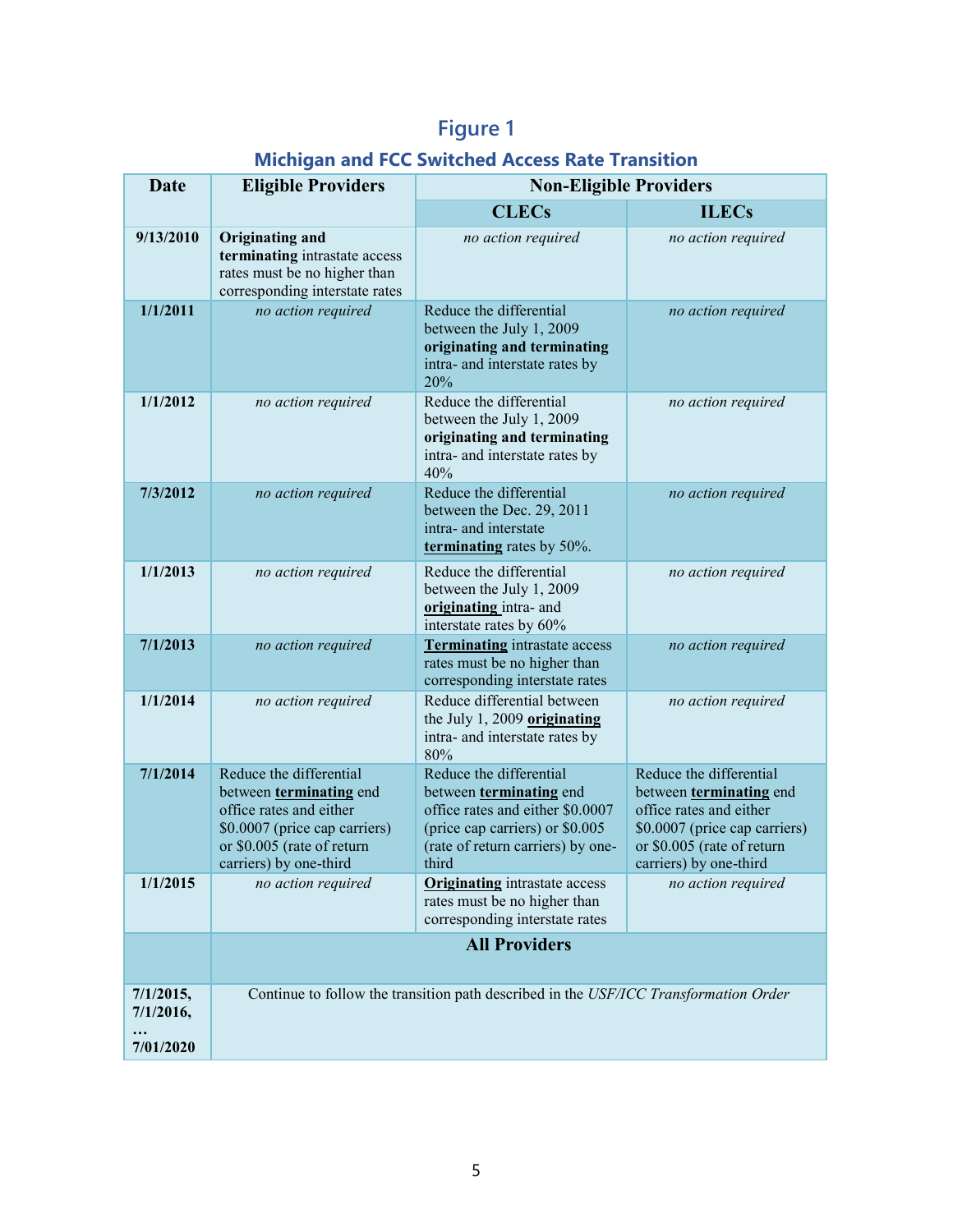### <span id="page-9-0"></span>**Intrastate Access Tariff Revisions**

Act 182 of 2009 requires that providers' intrastate access tariffs reflect the required rate reductions. Commission Staff reviews all tariff revisions to ensure compliance.<sup>[13](#page-9-1)</sup> Intrastate switched toll access tariffs are made available to the public by the providers and most are also accessible online via links from the Commission's Online Tariff Index.<sup>[14](#page-9-2)</sup> As explained above, Michigan's access reform in Act 182 of 2009 largely aligned with the FCC's reform, but the differences between the two created some challenges. For example, Act 182 of 2009 addressed both originating and terminating switched access charges, whereas the *USF/ICC Transformation Order* only reformed terminating switched access charges. Many providers in Michigan, especially non-eligible providers, have not historically had separate originating and terminating access rates. However, as a result of the two separate transition paths, providers have had to ensure that their tariffed rates meet both the MTA's requirements and the FCC requirements. In some instances, providers addressed this by separating originating and terminating charges, while in other instances providers simply lowered their access rates to the lower of the originating or terminating rate requirement. An additional challenge is that Act 182 of 2009 split providers into two categories, eligible vs. non-eligible, while the FCC chose to split providers by a different set of categories, price cap vs. rate of return. The Michigan and FCC categories do not directly match up. That is, some non-eligible providers must follow the FCC's price cap transition track, while some non-eligible providers will follow the rate of return transition track. This added complexity to the staff's review process for access tariff filings.

By September 13, 2010, all eligible providers filed revised tariffs reflecting the new intrastate access rates required by Act 182 of 2009. These providers have continued to maintain intrastate access tariffs that are in compliance with the law by revising their tariffs as necessary. Many eligible providers have moved to an exceptions-based intrastate switched access tariff. Such a tariff ensures that changes that occur in the interstate access tariff are immediately reflected in the intrastate tariff. Therefore, while some providers continued to file revised tariffs at the dates required by the USF/ICC Transformation Order, those that use an exceptions-based tariff largely avoided having to make additional intrastate access tariff revisions.

Non-eligible providers filed initial revised tariff pages effective January 1, 2011 reflecting, pursuant to the MTA, a reduction of at least 20 percent of the differential between the intra- and interstate rates in effect as of July 1, 2009. These providers filed the next revision effective January 1, 2012,

<span id="page-9-1"></span> $<sup>13</sup>$  Section 202(b) of the MTA which allows providers to opt out of filing certain tariffs with the Commission</sup> specifically excludes access tariffs from being opted out of. All providers continue to be required to file intrastate access tariffs if they are providing that service.

<span id="page-9-2"></span><sup>&</sup>lt;sup>14</sup> [Commission Online Tariff Index](https://www.michigan.gov/mpsc/0,9535,7-395-93309_93439_93464_94125_94126_94264_94265---,00.html)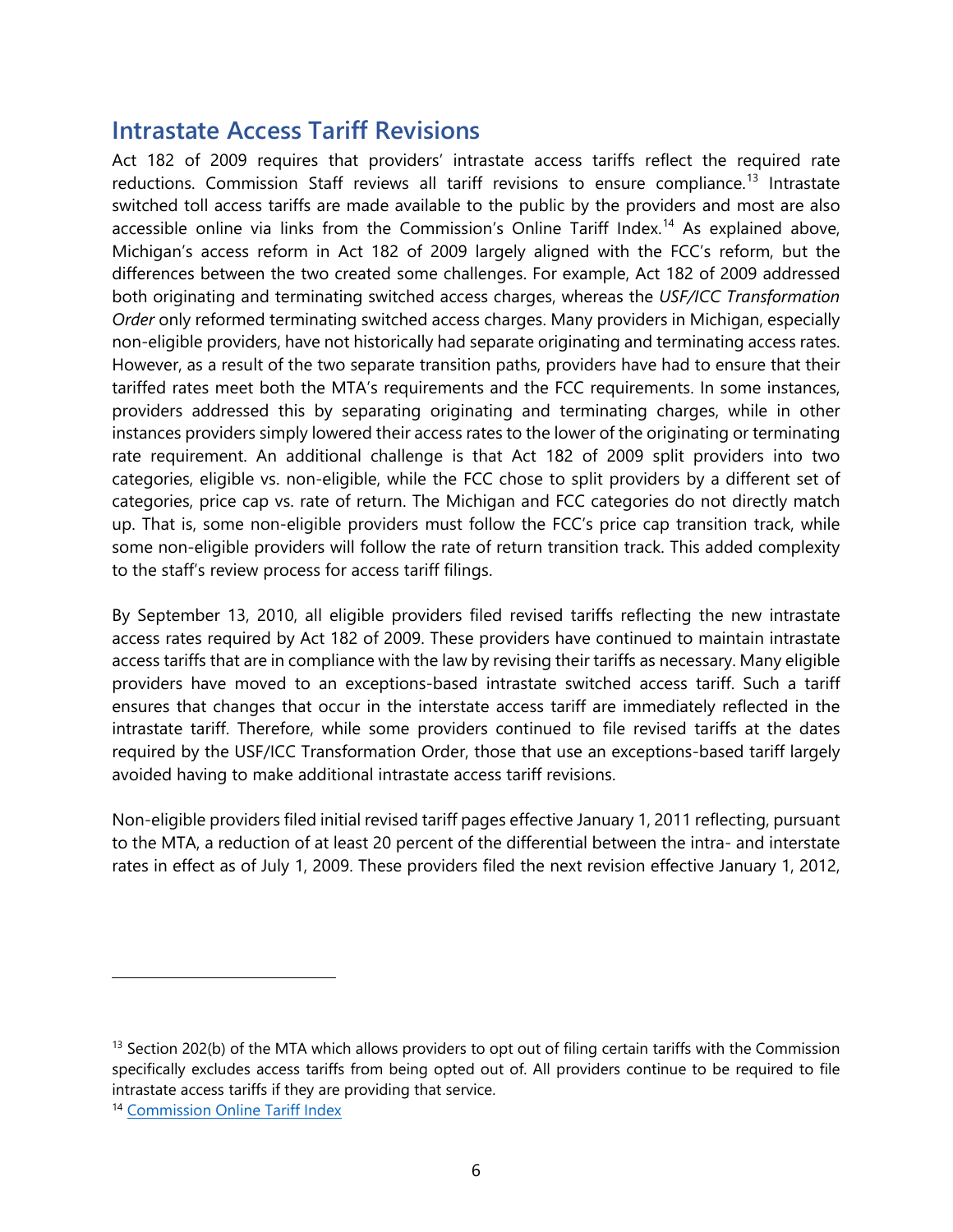reflecting at least a 40% reduction in the differential described in the MTA.<sup>[15](#page-10-0)</sup> In compliance with the *USF/ICC Transformation Order*, non-eligible providers filed intrastate switched access tariff revisions reflecting the required 50% differential reduction for **terminating** rates effective no later than July 3, 2012. The third step in the MTA process required non-eligible providers to file revised **originating** access tariffs effective January 1, 2013 representing a 60% reduction in the differential as described in the law. Non-eligible providers also had to make a tariff filing effective July 2, 2013 showing **terminating** intrastate access rates no higher than corresponding interstate rates. The next intrastate tariff revision for non-eligible providers was filed with an effective date of January 1, 2014 and reflected the required 80% reduction in the differential in **originating** access rates as described in the law.

Effective July 1, 2014, both eligible and non-eligible providers filed tariff revisions in compliance with *the USF/ICC Transformation Order*. Both provider types were required to reduce the differential between **terminating** end office rates and either \$0.0007 (price cap carriers) or \$0.005 (rate of return carriers) by one-third. The next intrastate tariff revision was required on January 1, 2015 for non-eligible providers to set **originating** intrastate access rates no higher than corresponding interstate rates.

As of July 1, 2015, all providers were required to follow the transition path described in the *USF/ICC Transformation Order.* On July 1, 2016, price cap carriers were required to reduce terminating switched end office and reciprocal compensation rates to \$0.0007. Terminating switched end office and reciprocal compensation rates were reduced to \$0.005 for rate of return carriers. The next step of the transition path was implemented on July 1, 2017. Price cap carriers were required to reduce their terminating switched end office and reciprocal compensation rates to bill-and-keep while also reducing certain terminating switched end office and transport rates to \$0.0007. Rate of return carriers were required to reduce terminating end office reciprocal compensation rates by one third of the difference between \$0.005 and \$0.0007. The next step of the transition path was implemented on July 1, 2018. Price cap carriers were required to reduce their terminating switched end office and reciprocal compensation rates to bill-and-keep for all terminating traffic within the tandem serving area when the terminating carrier owns the serving tandem switch. Rate of return carriers were required to reduce terminating switched end office and reciprocal compensation rates by an additional one third of the differential between its end office rates as of July 1, 2016 and \$0.0007. This completed the transition for price cap carriers while an additional two steps remained for rate of return carriers. In 2019, rate of return carriers were required to reduce their terminating end office reciprocal compensation rates to \$0.0007 as

<span id="page-10-0"></span><sup>&</sup>lt;sup>15</sup> As noted in earlier reports, determining whether the 20 or 40% differential was met was not a simple calculation. Intrastate switched access rates are actually comprised of multiple rate elements. Providers do not necessarily use the same rate elements and/or offer the same services in both the intra- and interstate jurisdictions. Additionally, some providers charge only a composite rate while others charge based upon the various elements. Again, this may not be consistent across intra- and interstate jurisdictions even within a single company.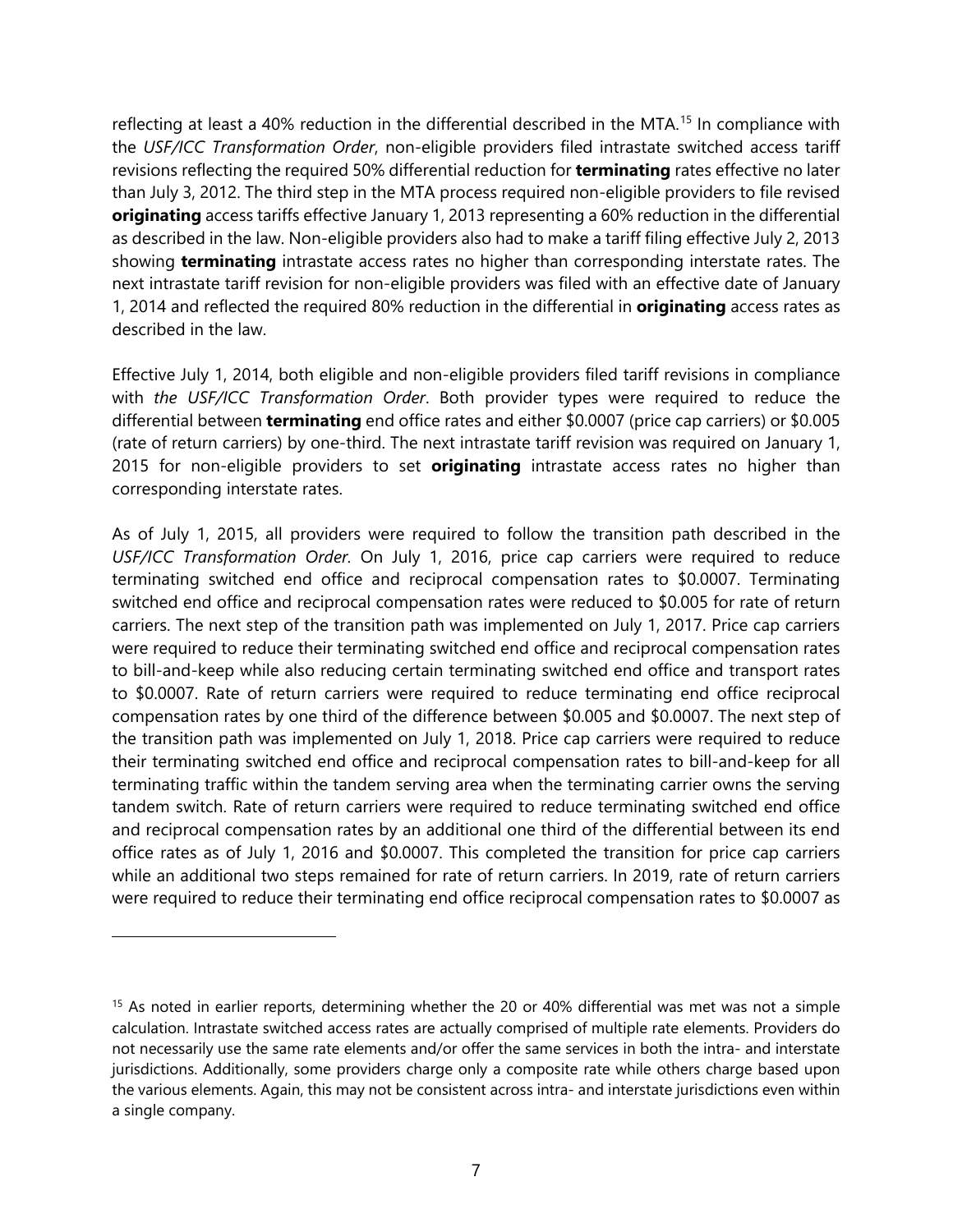of July 1. The final step for rate of return carriers was on July 1, 2020 when they reduced these rates to bill-and-keep. Figure 2, following, shows the transition path defined in the Order.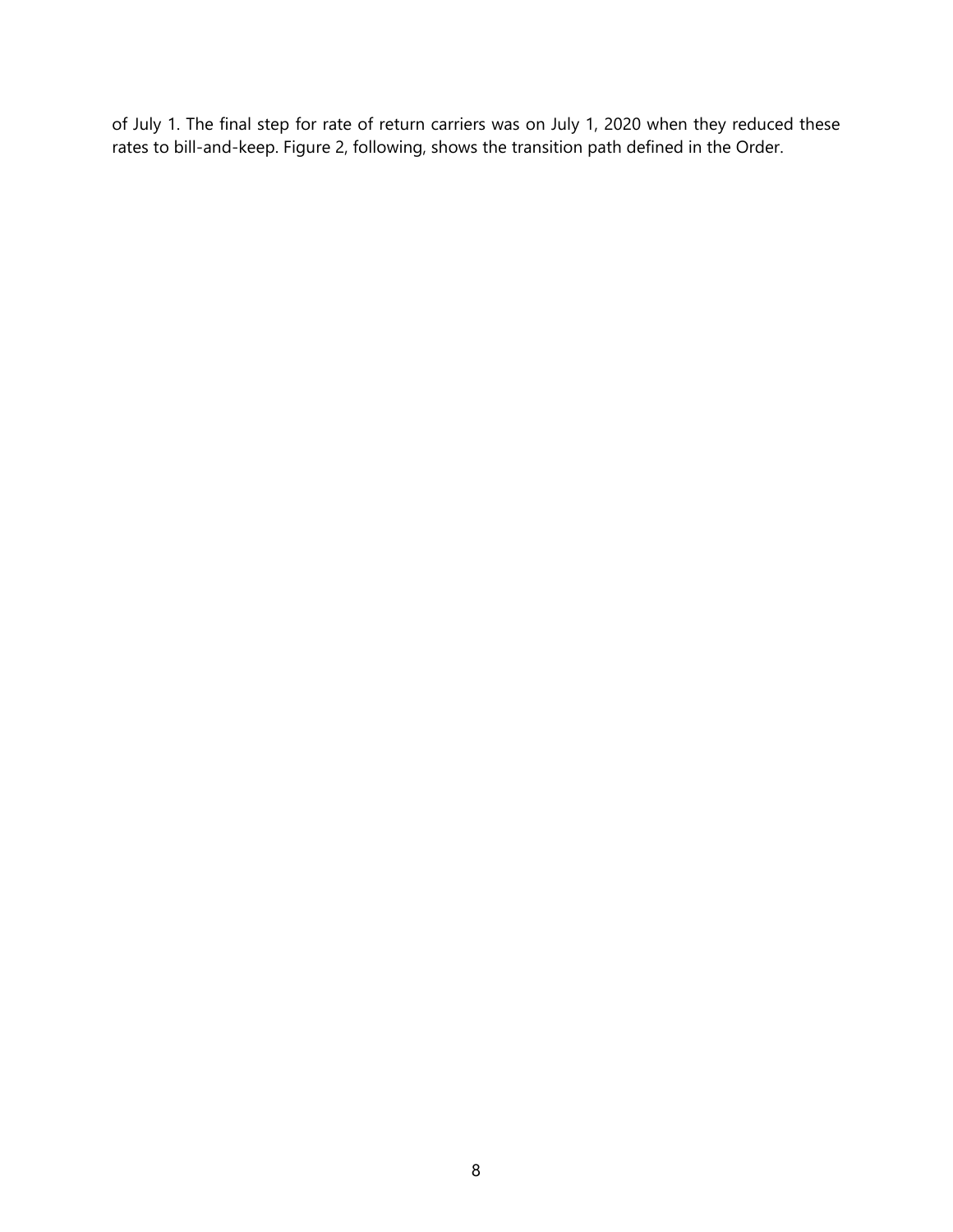# **Figure 2**

### **FCC Intercarrier Compensation Reform Timeline[16](#page-12-0)**

| <b>Intercarrier Compensation Reform Timeline</b> |                                                                                                                                                                                                                                                                                                                       |                                                                                                                                                                                                           |  |  |
|--------------------------------------------------|-----------------------------------------------------------------------------------------------------------------------------------------------------------------------------------------------------------------------------------------------------------------------------------------------------------------------|-----------------------------------------------------------------------------------------------------------------------------------------------------------------------------------------------------------|--|--|
| <b>Effective Date</b>                            | <b>For Price Cap Carriers and CLECs</b><br>that benchmark access rates to<br>price cap carriers                                                                                                                                                                                                                       | <b>For Rate of Return Carriers and</b><br><b>CLECs that benchmark access</b><br>rates to rate of return carriers                                                                                          |  |  |
| <b>Effective Date of the rules</b>               | All intercarrier switched access<br>rate elements, including interstate<br>and intrastate originating and<br>terminating rates and reciprocal<br>compensation rates are capped.                                                                                                                                       | All interstate switched access rate<br>elements, including all originating<br>and terminating rates and<br>reciprocal compensation rates are<br>capped. Intrastate terminating<br>rates are also capped.  |  |  |
| <b>July 1, 2015</b>                              | Terminating switched end office<br>and reciprocal compensation rates<br>are reduced by an additional one<br>third of the original differential to<br>\$0.0007.                                                                                                                                                        | Terminating switched end office<br>and reciprocal compensation rates<br>are reduced by an additional one<br>third of the original differential to<br>\$0.005.                                             |  |  |
| <b>July 1, 2016</b>                              | Terminating switched end office<br>and reciprocal compensation rates<br>are reduced to \$0.0007.                                                                                                                                                                                                                      | Terminating switched end office<br>and reciprocal compensation rates<br>are reduced to \$0.005.                                                                                                           |  |  |
| <b>July 1, 2017</b>                              | Terminating switched end office<br>and reciprocal compensation rates<br>are reduced to bill-and-keep.<br>Terminating switched end office<br>and transport are reduced to<br>\$0.0007 for all terminating traffic<br>within the tandem serving area<br>when the terminating carrier owns<br>the serving tandem switch. | Terminating end office and<br>reciprocal compensation rates are<br>reduced by one third of the<br>differential between its end office<br>rates (\$0.005) and \$0.0007.                                    |  |  |
| <b>July 1, 2018</b>                              | Terminating switched end office<br>and transport are reduced to bill-<br>and-keep for all terminating traffic<br>within the tandem serving area<br>when the terminating carrier owns<br>the serving tandem switch.                                                                                                    | Terminating switched end office<br>and reciprocal compensation rates<br>are reduced by an additional one<br>third of the differential between<br>its end office rates as of July 1,<br>2016 and \$0.0007. |  |  |
| <b>July 1, 2019</b>                              |                                                                                                                                                                                                                                                                                                                       | Terminating switched end office<br>and reciprocal compensation rates<br>are reduced to \$0.0007.                                                                                                          |  |  |
| <b>July 1, 2020</b>                              |                                                                                                                                                                                                                                                                                                                       | Terminating switched end office<br>and reciprocal compensation rates<br>are reduced to bill-and-keep.                                                                                                     |  |  |

<span id="page-12-0"></span><sup>16</sup> *USF/ICC Transformation Order*, paragraph 801, Figure 9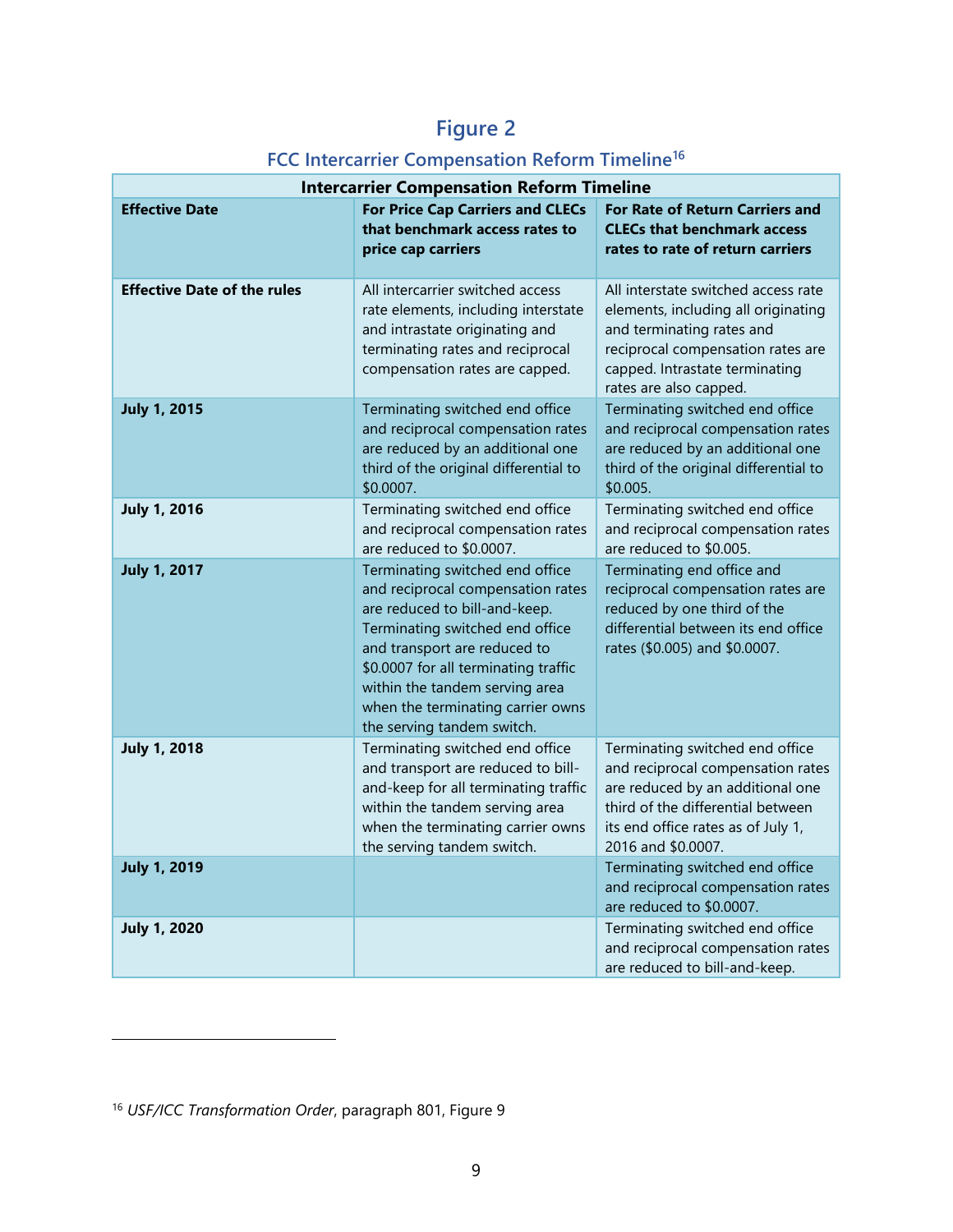# <span id="page-13-0"></span>**Operation of the ARM**

### <span id="page-13-1"></span>**Disbursements**

Eligible providers are entitled to receive monthly disbursements from the ARM to recover a portion of lost intrastate access revenues that resulted from the rate reductions established in the amended MTA. All eligible providers completed the necessary registration process with the State of Michigan enabling the State to issue the ARM disbursements.

To establish the initial size of the ARM, Act 182 of 2009 directed eligible providers to provide information to the Commission within 60 days from the effective date of the Act.<sup>[17](#page-13-3)</sup> All eligible providers were required to submit 2008 intrastate access demand data and the corresponding current rate information. This information allowed Commission Staff to calculate the amount of the reduction in annual intrastate access revenues that would result from the required reduction in rates. The reduction was calculated for each provider as the difference between intrastate and interstate access service rates in effect as of July 1, 2009, multiplied by the intrastate switched access minutes of use and other switched access demand quantities for 2008.

The first disbursements from the ARM were issued during the last week of October 2010, with succeeding disbursements being issued the last week of each month. Each eligible provider had its own monthly disbursement that remained unchanged until the resizing of the ARM. The first ARM resizing was scheduled for 2014; however, Public Act 52 of 2014 amended the MTA in several areas including Section 310. This removed the 2014 resizing and set the new first resizing date of March 13, 2018. The resizing of the ARM resulted in eligible providers receiving smaller disbursements from the fund. Figure 3, following, shows the monthly disbursement amounts in effect for each eligible provider, as well as the resulting total year disbursements.

### <span id="page-13-2"></span>**Act 52 of 2014**

Effective March 25, 2014, Public Act 52 of 2014 made several amendments to the MTA, including changes to Section 310. The act eliminated the resizing of the ARM scheduled at 4 and 8 years of operation (September 13, 2014 and September 13, 2018) and replaced them with a single resizing effective March 13, 2018.

After the *USF/ICC Transformation Order*, concerns were raised about the possibility of double recovery to eligible providers from both the ARM and federal mechanisms. At this time, the Commission has not identified any duplicative revenue recovery. The Commission maintained its finding in Case No. U-16943 that the possibility for double recovery would not exist until the ARM was resized. Since Public Act 52 of 2014 eliminated the 2014 resizing of the fund, the possibility for double recovery was essentially postponed until 2018. While this resizing has now taken place, carriers continue to certify annually to the National Exchange Carriers Association (NECA) and the

<span id="page-13-3"></span><sup>17</sup> MCL 484.2310(11)(a)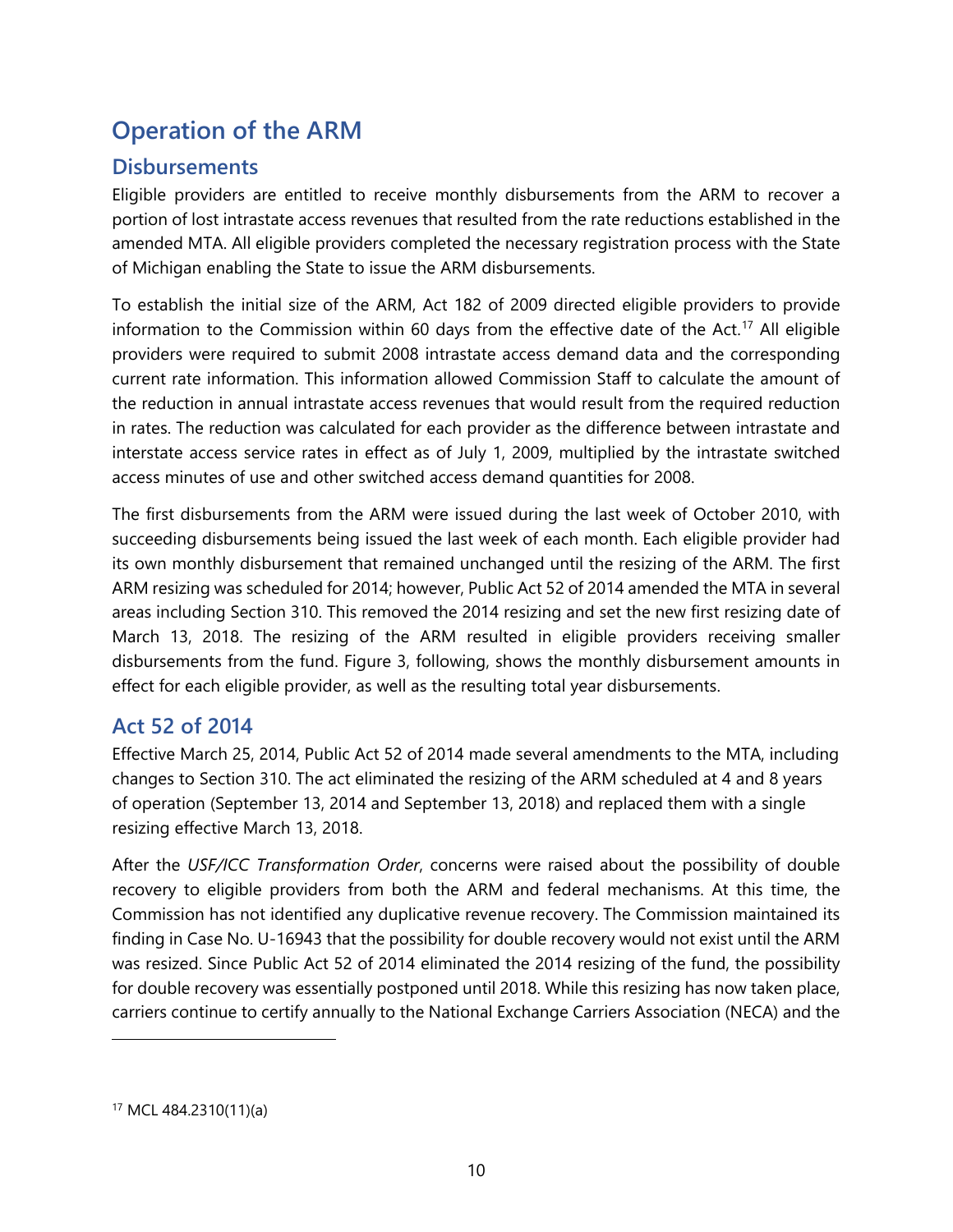FCC that they have excluded revenues received from state recovery mechanisms from amounts eligible for federal recovery mechanisms and the Commission has not identified any double recovery from any of the eligible providers.

#### <span id="page-14-0"></span>**2018 ARM Resizing**

As previously described in this report, Act 52 of 2014 required the Commission to resize the ARM in March 2018. In order to implement this directive, the Commission issued an order on October 25, 2017 in Case No. U-16183 directing providers to submit to the Commission the data needed to calculate the new ARM disbursement amounts. Based on the data submitted by the eligible providers, the Commission Staff calculated the new amount of annual disbursements from the restructuring mechanism to be \$8,750,665.29. Additionally, based on past administrative costs, it was estimated that annual administrative costs for the fund would be \$507,581.00. As before, the Commission found that an amount equal to one month of distributions from the fund should be retained in the fund as a cash reserve. This amount equaled \$729,222.11. Therefore, the recalculated restructuring mechanism amount totaled to \$9,987,468.39. The Order directed that the recalculated disbursement amounts to eligible providers went into effect with the disbursements made at the end of March 2018.

As noted in the Order, this recalculation resulted in a significant decrease in the size of the restructuring mechanism and as a result the majority of eligible providers were receiving smaller disbursements from the fund, with a few providers no longer receiving any disbursement. However, this was anticipated, as the Legislature intended the restructuring mechanism to operate for a limited time and to decrease during that time. As the overall restructuring mechanism size changed, it was determined that the contribution percentage was in need of adjustment. Utilizing the data submitted by the contributing providers, the Commission revised, based on staff's recommendation, the contribution percentage to 0.51% (.0051) of intrastate retail telecommunications revenues in order to continue to bring in enough money each month to provide for the new disbursement amounts, administrative costs, and the required cash reserve. The new contribution factor was reflected in the April 13, 2018 contributions.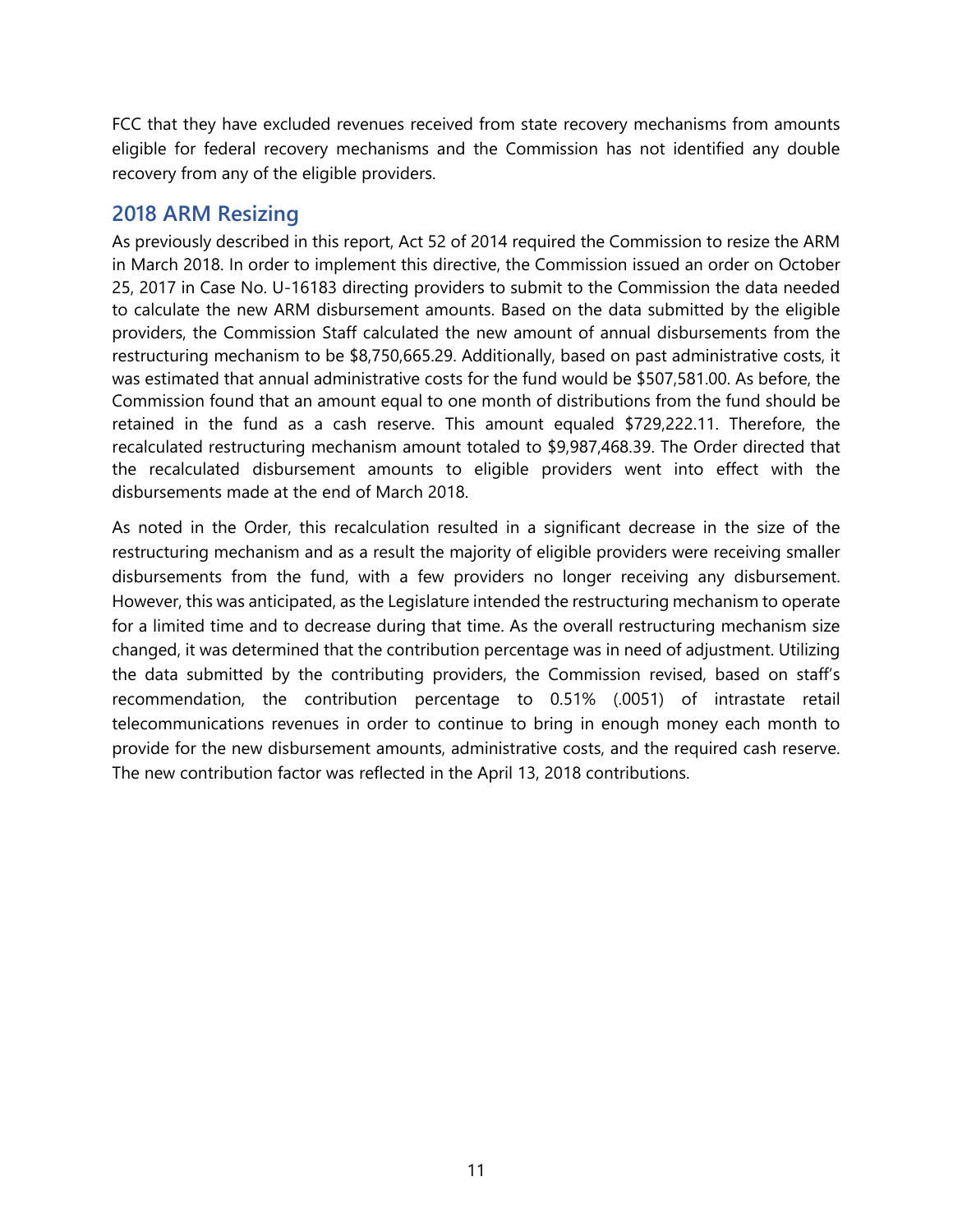|                                                                         | <b>Total</b>         |                     |
|-------------------------------------------------------------------------|----------------------|---------------------|
|                                                                         | <b>Disbursements</b> | <b>Monthly</b>      |
| <b>Eligible Provider</b>                                                | Oct 2019- Sep        | <b>Disbursement</b> |
|                                                                         | 2020                 |                     |
| <b>Ace Telephone Company</b>                                            | \$307,717.29         | \$25,643.11         |
| <b>Allband Communications Cooperative</b>                               | \$2,199.14           | \$183.26            |
| <b>Allendale Telephone Company</b>                                      | \$230,377.70         | \$19,198.14         |
| <b>Baraga Telephone Company</b>                                         | \$213,394.63         | \$17,782.89         |
| <b>Barry County Telephone Company</b>                                   | \$357,570.91         | \$29,797.58         |
| <b>Blanchard Telephone Company</b>                                      | \$38,097.62          | \$3,174.80          |
| <b>Bloomingdale Telephone Company</b>                                   | \$70,895.54          | \$5,907.96          |
| <b>Carr Telephone Company</b>                                           | \$35,343.10          | \$2,945.26          |
| CenturyTel Midwest-MI, Inc.                                             |                      |                     |
|                                                                         | \$1,036,819.44       | \$86,401.62         |
| <b>CenturyTel of Michigan</b><br><b>CenturyTel of Northern Michigan</b> | \$2,369,062.18       | \$197,421.85        |
|                                                                         | \$118,897.94         | \$9,908.16          |
| <b>CenturyTel of Upper Michigan</b>                                     | \$672,495.51         | \$56,041.29         |
| <b>Chapin Telephone Company</b>                                         | \$39,015.20          | \$3,251.27          |
| <b>Chatham Telephone Company (TDS Telecom)</b>                          | \$282,266.68         | \$23,522.22         |
| <b>Chippewa County Telephone Company</b>                                | \$47,048.09          | \$3,920.67          |
| <b>Climax Telephone Company</b>                                         | \$25,825.39          | \$2,152.12          |
| <b>Communications Corporation of Michigan (TDS Telecom)</b>             | \$159,637.97         | \$13,303.16         |
| <b>Deerfield Farmers' Telephone Company</b>                             | \$73,310.54          | \$6,109.21          |
| <b>Drenthe Telephone Company</b>                                        | \$48,915.05          | \$4,076.25          |
| <b>Frontier Telephone Company</b>                                       | \$751,480.23         | \$62,623.35         |
| <b>Hiawatha Telephone Company</b>                                       | \$0.00               | \$0.00              |
| <b>Island Telephone Company (TDS Telecom)</b>                           | \$64,427.94          | \$5,368.99          |
| Kaleva Telephone Company                                                | \$994.75             | \$82.90             |
| <b>Lennon Telephone Company</b>                                         | \$63,911.03          | \$5,325.92          |
| <b>Michigan Central Broadband Company</b>                               | \$78,571.92          | \$6,547.66          |
| <b>Midway Telephone Company</b>                                         | \$38,342.73          | \$3,195.23          |
| <b>Ogden Telephone Company</b>                                          | \$12,863.04          | \$1,071.92          |
| <b>Ontonagon Telephone Company</b>                                      | \$157,802.71         | \$13,150.23         |
| Peninsula Telephone Company (now Ace-Peninsula)                         | \$27,478.32          | \$2,289.86          |
| <b>Pigeon Telephone Company</b>                                         | \$92,873.26          | \$7,739.44          |
| <b>Sand Creek Telephone Company</b>                                     | \$48,891.36          | \$4,074.28          |
| <b>Shiawassee Telephone Company (TDS Telecom)</b>                       | \$317,822.58         | \$26,485.21         |
| <b>Springport Telephone Company</b>                                     | \$114,523.53         | \$9,543.63          |
| <b>Upper Peninsula Telephone Company</b>                                | \$194,431.25         | \$16,202.60         |
| <b>Waldron Telephone Company</b>                                        | \$16,632.04          | \$1,386.00          |
| <b>Westphalia Telephone Company</b>                                     | \$0.00               | \$0.00              |
| <b>Winn Telephone Company</b>                                           | \$18,832.73          | \$1,569.39          |
| <b>Wolverine Telephone Company (TDS Telecom)</b>                        | \$621,895.93         | \$51,824.66         |
|                                                                         |                      |                     |
| <b>Sum of Disbursements</b>                                             | \$8,750,665.2918     | \$729,222.11        |

# **Figure 3**

#### **Eligible Provider Disbursements**

<span id="page-15-0"></span><sup>&</sup>lt;sup>18</sup> Reflects total disbursements for the new disbursement amounts after the ARM resizing.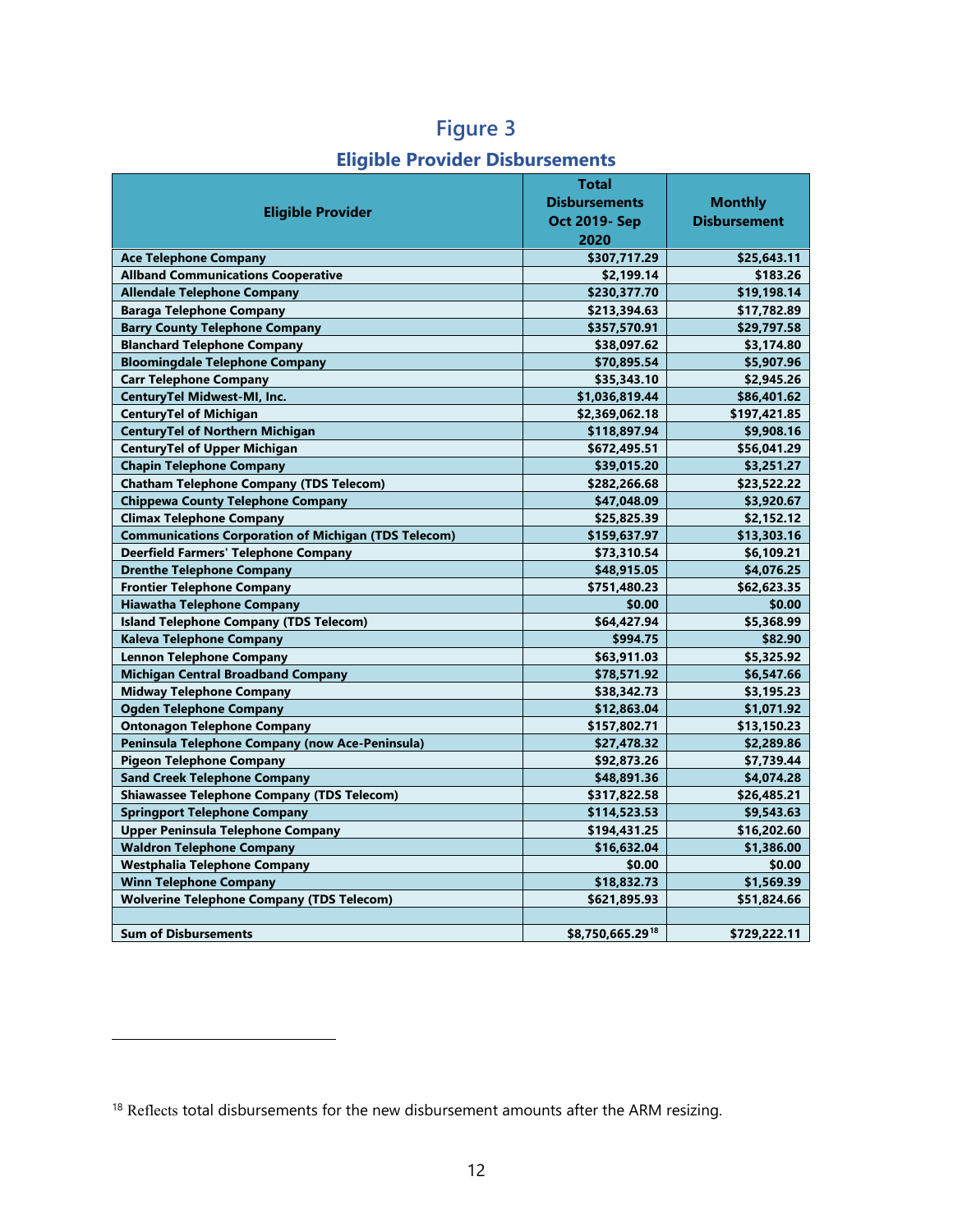### <span id="page-16-0"></span>**Contributions**

The ARM is sustained by a "mandatory monthly contribution by all providers of retail intrastate telecommunications services and all providers of commercial mobile service."<sup>[19](#page-16-1)</sup> Providers are required to pay into the ARM based upon a percentage of their intrastate retail telecommunications services revenues. Each month, contributing providers are to multiply monthly retail intrastate telecommunications services revenues by the contribution factor to determine their monthly contribution into the ARM fund. The Commission has an [online form](https://mpsc_forms.apps.lara.state.mi.us/MPSC_Forms/armccm) available that providers are required to use and submit with each contribution.

In order to determine the initial percentage for the monthly contribution, Act 182 of 2009 required providers to report their 2008 retail intrastate revenues to the Commission within 60 days of the effective date of the Act. The Commission found that the total of all providers' 2008 retail intrastate telecommunications services revenues was \$4,190,942,4[20](#page-16-2).15."<sup>20</sup> To determine the initial contribution percentage, the total size of the ARM $^{21}$  $^{21}$  $^{21}$  was divided by the total 2008 retail intrastate revenues as reported. This calculation resulted in the initial contribution percentage of 0.431 percent.

Pursuant to the amended MTA, "[t]he commission may increase or decrease the contribution assessment on a quarterly or other basis as necessary to maintain sufficient funds for disbursements."<sup>[22](#page-16-4)</sup> Given the constantly changing telecommunications market, regular review of the contribution percentage is necessary. The Commission has recalculated the contribution factor and adjusted it nine times in the past ten years. These adjustments are necessary to ensure sufficient funds for disbursements and administrative costs.

The Commission issued an Order in Case No. U-16183 on February 11, 2016 increasing the contribution percentage to 0.980 percent. This contribution percentage went into effect on February 11, 2016 and was effective starting with the March 2016 contributions. On February 22, 2018, the Commission issued an Order in Case No. U-16183 decreasing the contribution percentage to 0.510 percent. This contribution percentage went into effect on March 14, 2018 and was effective starting with the April 2018 contributions.

After the resizing in 2018, contributions were lower than anticipated; therefore it was necessary to revise the contribution percentage to ensure the fund is able to meet its monthly obligations while maintaining an appropriate cash reserve. On February 20, 2020, the Commission issued an Order in Case No. U-16183 increasing the contribution percentage to 0.78% (0.0078) in order to collect enough money each month to provide for disbursement, administrative costs, and the required cash reserve in the fund. This new contribution percentage went into effect on April 14,

<span id="page-16-1"></span><sup>19</sup> MCL 484.2310(12)

<span id="page-16-2"></span><sup>20</sup> U-16183, Commission Order dated May 17, 2010, Page 2

<span id="page-16-3"></span> $21$  As noted earlier, the total size of the ARM is equal to 12 months of disbursements, plus approximate administrative costs and a cash reserve equal to one month of disbursements.

<span id="page-16-4"></span><sup>22</sup> MCL 484.2310(14)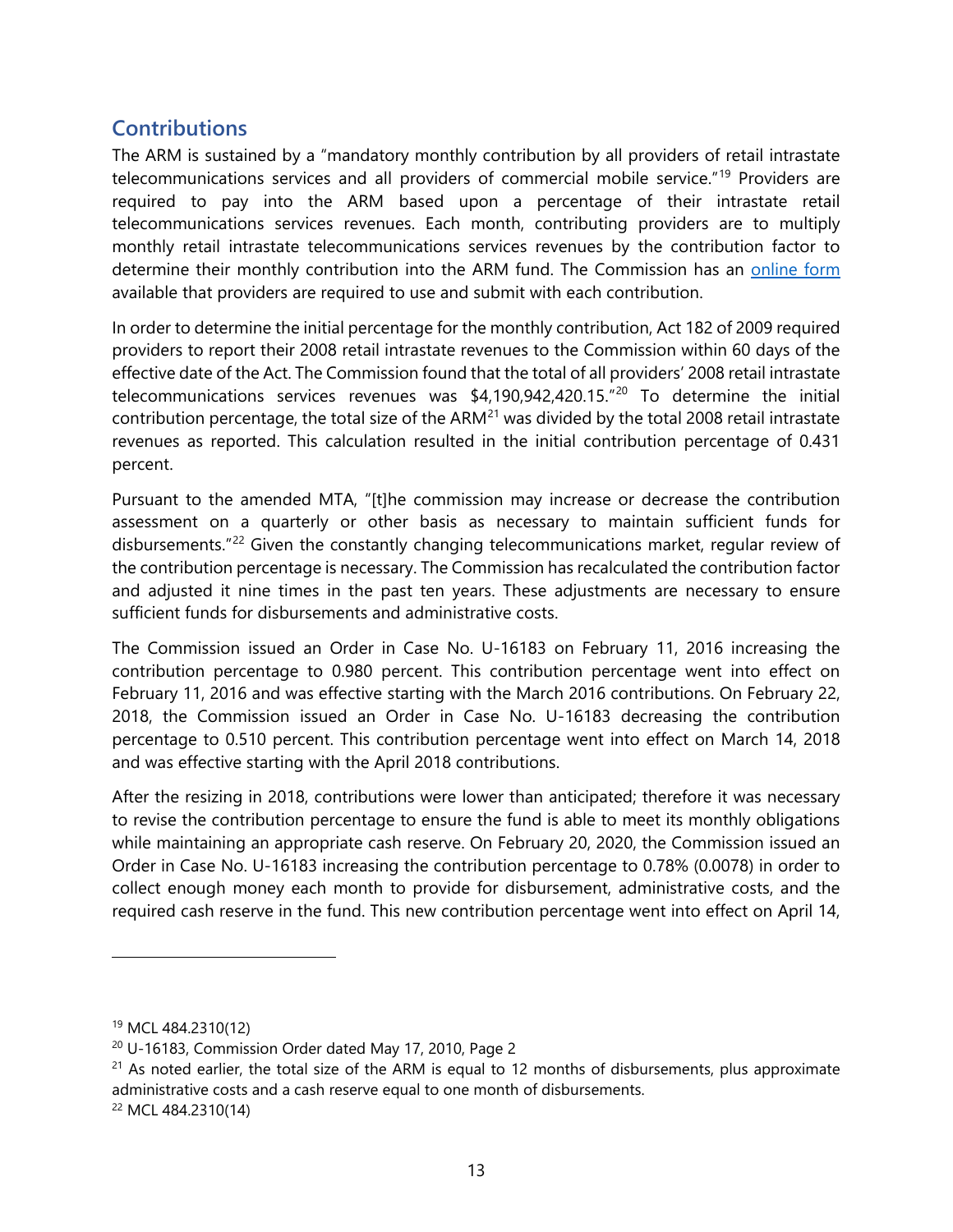2020 and providers were subject to the adjusted contribution percentage beginning with the contributions due May 13, 2020. Figure 4 details the changes to the contribution percentage over the life of the fund. The Commission will continue to monitor the ARM and modify the contribution percentage as necessary.



### **Figure 4 Effective Dates of Contribution Percentages**

As discussed previously, providers contribute to the ARM based on retail intrastate telecommunications services revenues, exclusive of VoIP revenues. The range of contributing providers includes incumbent and competitive local exchange carriers (ILECs and CLECs), mobile wireless providers and other types of providers.<sup>[23](#page-17-0)</sup> Contributions for the operation of fiscal year

<span id="page-17-0"></span><sup>&</sup>lt;sup>23</sup> Other types of providers include operator service providers, interexchange carriers, payphone providers, competitive access providers and toll resellers.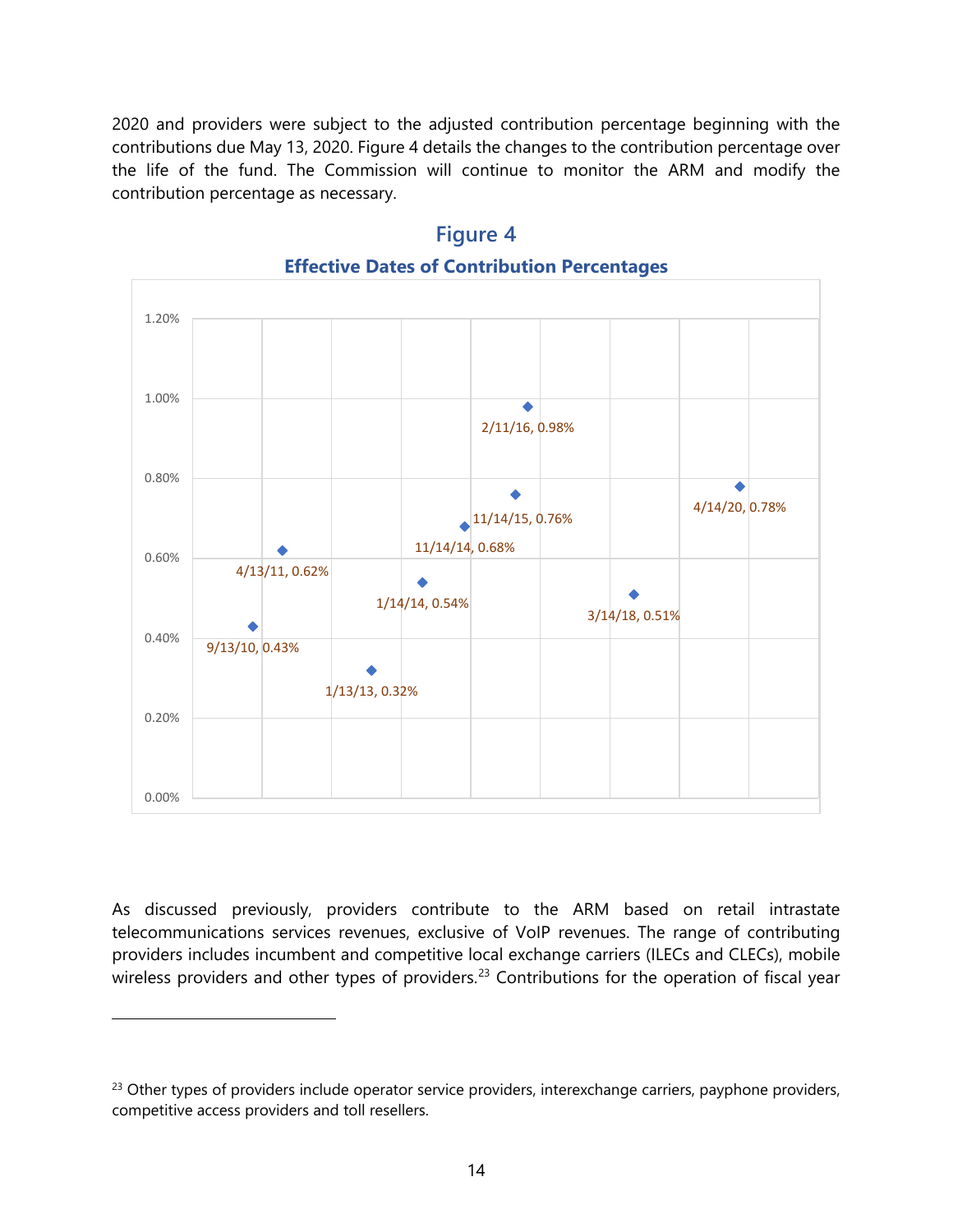2020 of operation totaled approximately \$7.4 million, which was an increase from the previous year.<sup>[24](#page-18-0)</sup> This increase was due to the increase in the contribution percentage of the fund.

See Figure 5 for a comparison of the contributions for each fiscal year between 2016 and 2020.





<span id="page-18-0"></span><sup>24</sup> Data represents contributions from October 1, 2019 – September 30, 2020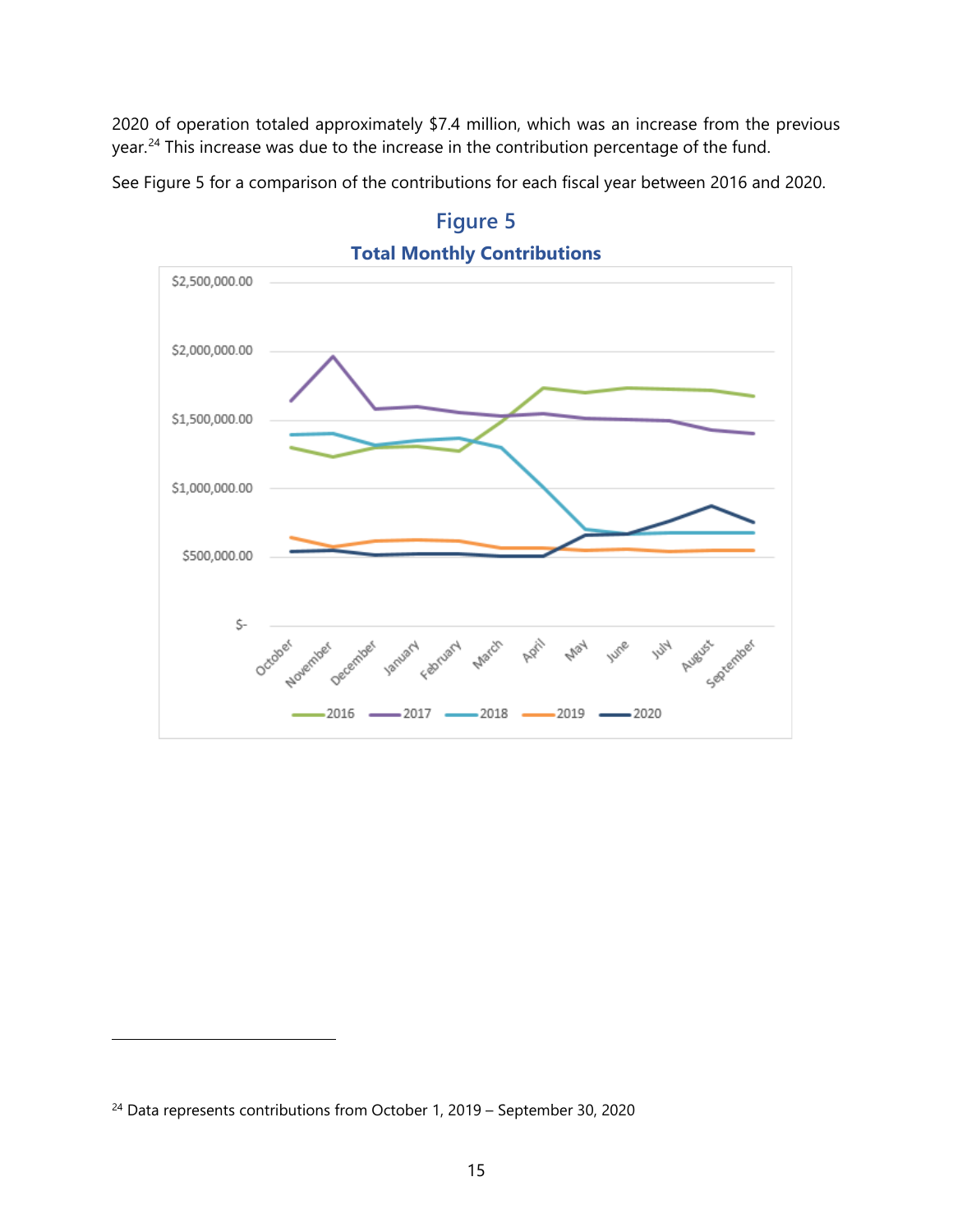As shown in Figure 6, mobile wireless provider contributions represented approximately 56 percent of the ARM revenue during the tenth year of operation. ILEC contributions represent about 27.7 percent of revenues; CLEC contributions about 10.6 percent; and the remaining 5.7 percent of contributions came from other types of providers. These numbers are similar to the breakdown by provider type for 2019.



**Figure 6**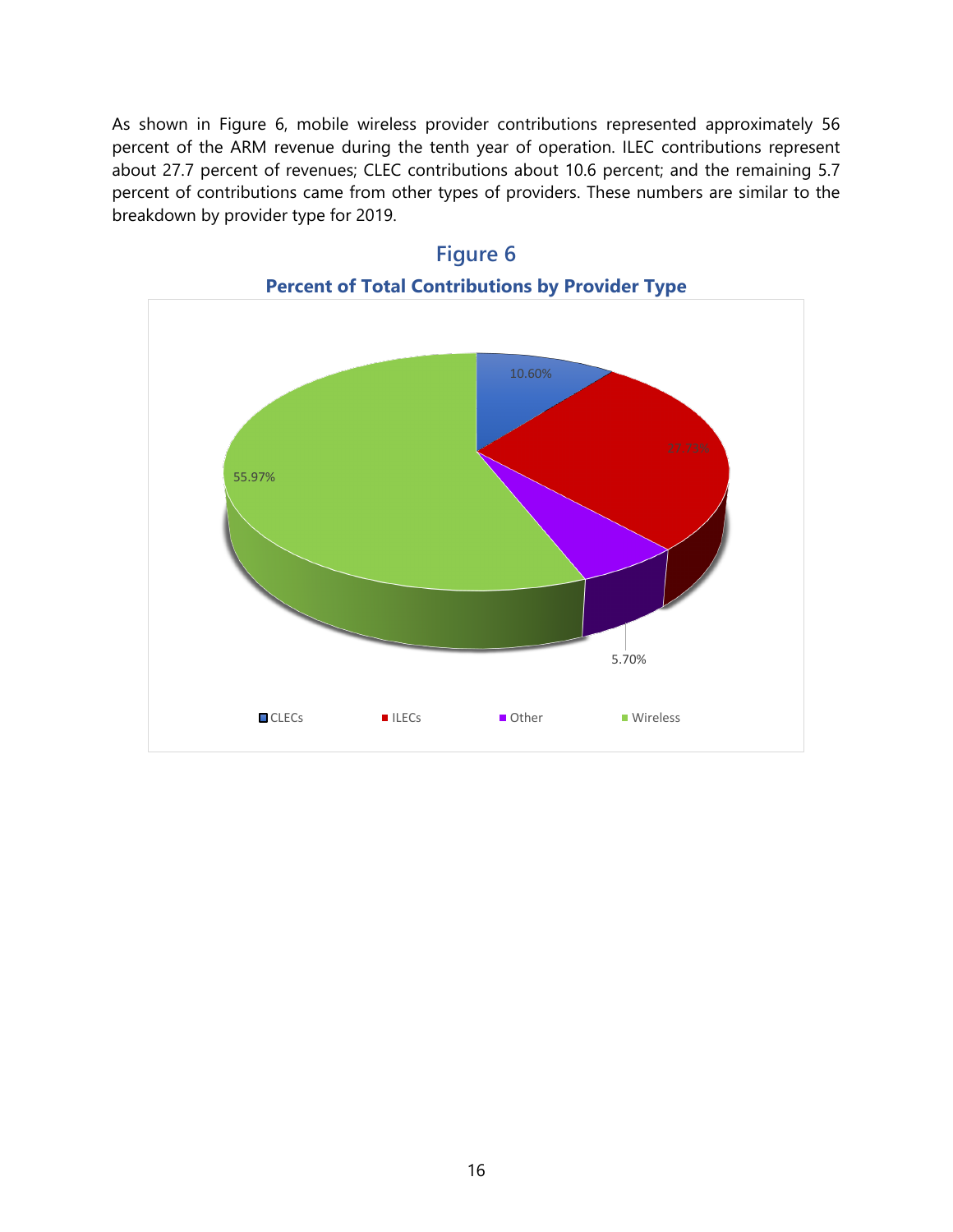The Commission continues to work diligently through website updates, the CLEC licensing process, the Intrastate Telecommunications Service Provider registration process, and other direct communications efforts to ensure all providers are aware of the requirements related to the ARM. The number of monthly contributing providers has remained fairly consistent for the 2020 fiscal year, as shown in Figure 7, below. The Commission continues to monitor the providers that are and are not contributing to the ARM to confirm that all providers operating in Michigan are in compliance.

| <b>Number of Contribution Providers by Month</b> |                         |                         |  |  |
|--------------------------------------------------|-------------------------|-------------------------|--|--|
| <b>Month</b>                                     | <b>Fiscal Year 2019</b> | <b>Fiscal Year 2020</b> |  |  |
| October                                          | 236                     | 230                     |  |  |
| November                                         | 227                     | 240                     |  |  |
| December                                         | 228                     | 214                     |  |  |
| January                                          | 232                     | 238                     |  |  |
| February                                         | 233                     | 236                     |  |  |
| March                                            | 231                     | 231                     |  |  |
| April                                            | 223                     | 217                     |  |  |
| May                                              | 230                     | 228                     |  |  |
| June                                             | 223                     | 224                     |  |  |
| July                                             | 224                     | 227                     |  |  |
| August                                           | 228                     | 233                     |  |  |
| September                                        | 232                     | 237                     |  |  |

# **Figure 7**

#### <span id="page-20-0"></span>**Administrative Costs**

Pursuant to the MTA, "[t]he commission shall recover its actual costs of administering the restructuring mechanism from assessments collected for the operation of the restructuring mechanism."[25](#page-20-1) The Commission established a section within the Telecommunications Division to administer the ARM. The Access Restructuring Fund Administration Section was officially established in January 2011 and at that time administrative costs began to be recovered from the ARM. For the fiscal year 2020 (the period October 2019 through September 2020), the yearly administrative costs are \$434,037.34; yielding a monthly average of \$36,169.78 to account for administration of the fund.

<span id="page-20-1"></span><sup>25</sup> MTA Section 310(9)